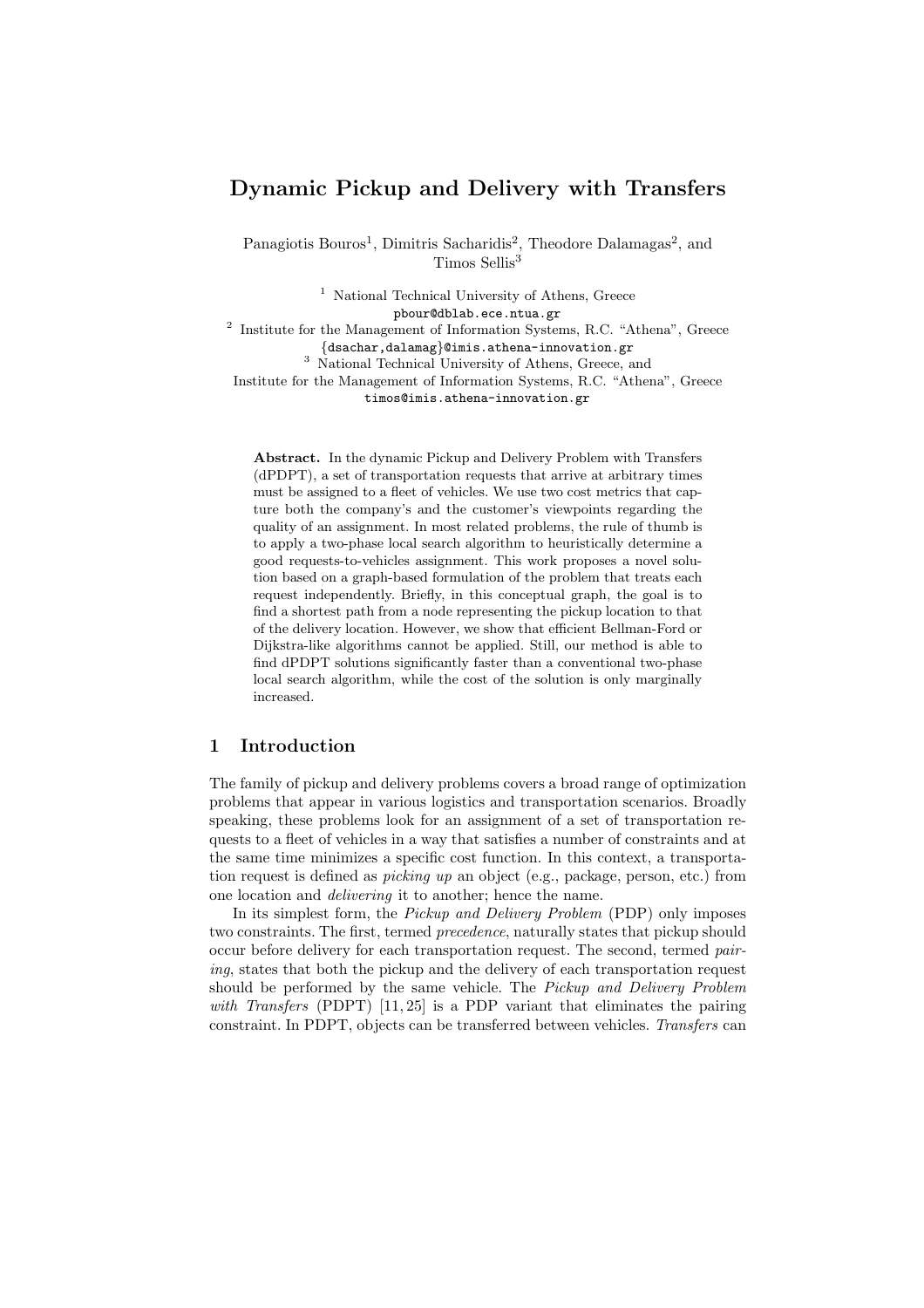occur in predetermined locations, e.g., depots, or in arbitrary locations as long as the involved vehicles are in close proximity to each other at some time. We refer to the latter case as *transfer with detours*, since the vehicles may have to deviate from their routes.

Almost every pickup and delivery problem comes in two flavors. In static, all requests are known in advance and the goal is to come up with the best vehicle routes from scratch. On the other hand, in dynamic, a set of vehicle routes, termed the *static plan*, has already been established. Then, additional requests arrive ad hoc, i.e., at arbitrary times, and the plan must be modified to satisfy them. While algorithms for static problems can also solve the dynamic counterpart, they are rarely used as they take a lot of time to execute. Instead, common practice is to apply two-phase local search algorithms. In the first phase, a quick solution is obtained by assigning each standing request to the vehicle that results in the smallest cost increase. In the second phase, the obtained solution is improved by reassigning requests.

This paper proposes an algorithm for the *dynamic Pickup and Delivery Prob*lem with Transfers (dPDPT). Although works for the dynamic PDP can be extended to consider transfers between vehicles, to the best of our knowledge, this is the first work targeting dPDPT. Our solution processes requests independently, and does not follow the two-phase paradigm. Satisfying a request is treated as a shortest path problem in a conceptual graph. Intuitively, the object must travel from the pickup to the delivery location following the vehicles' routes and schedules.

The primary goal in pickup and delivery problems is to minimize the total operational cost required to satisfy the requests, i.e., the company's expenses. Under our dPDPT formulation, a satisfied request is represented as a path  $p$ . We define its *operational cost*  $O_p$  as the additional cost (total delay), with respect to the static plan, incurred by the vehicles in order to accommodate the solution  $p$ . In addition, we consider the promptness of satisfying the request. We define the *customer cost*  $C_p$  of a path p as the delivery time of the object. These costs are in general conflicting, as they represent two distinct views. For example, the path with the earliest delivery time may require significant changes in the schedule of the vehicles and cause large delays on the static plan. In contrast, the path with the smallest operational cost could result in late delivery. Our algorithm can operate under any monotonic combination of the two costs. However, in this work, we consider operational cost as more important; customer cost is used to solve ties.

Finding the shortest path (according to the two costs) in the conceptual graph is not straightforward. The reason is that the weights of the edges depend on both the operational and customer cost of the path that led to this edge. In fact, an important contribution of this paper is that we show, contrary to other timedependent networks, that the conceptual graph does not exhibit the principle of optimality, which is necessary to apply efficient Bellman-Ford or Dijkstra-like algorithms. Hence, one has to enumerate all possible paths. However, despite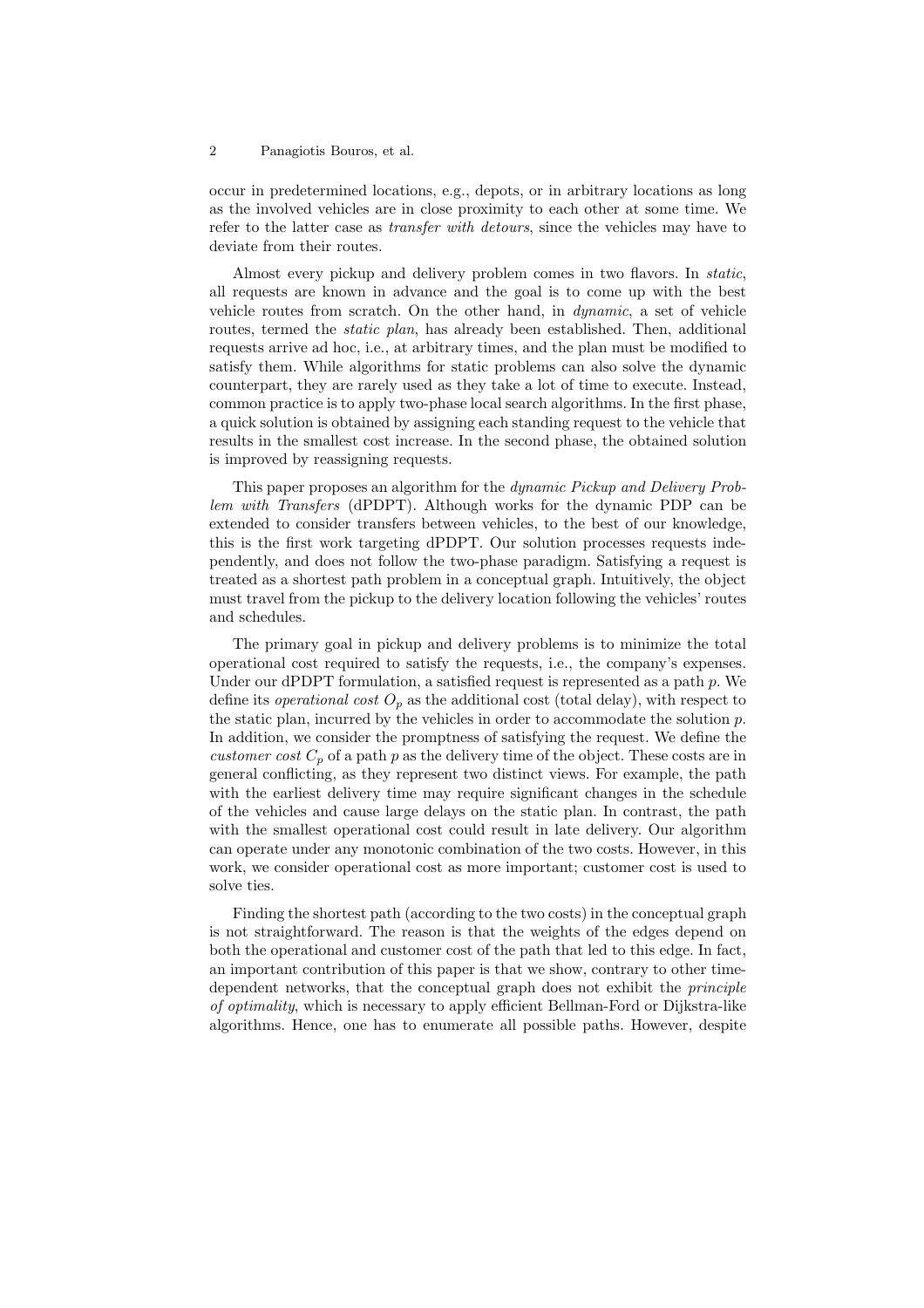this fact, extensive experimental results show that our method is significantly faster than a two-phase local search algorithm adapted for dPDPT.

The remainder of this paper is organized as follows. Section 2 reviews related work and Section 3 formally introduces dPDPT. Section 4 presents our graph-based formulation and algorithm. Then, Section 5 presents an extensive experimental evaluation and Section 6 concludes this work.

# 2 Related work

This work is related to pickup and delivery, and shortest path problems.

### Pickup and Delivery Problems.

In the *Pickup and Delivery Problem* (PDP) objects must be transported by a fleet of vehicles from a pickup to a delivery location with the minimum cost, under two constrains: (1) pickup occurs before delivery (precedence), and (2) pickup and delivery of an object is performed by the same vehicle (pairing). PDP is NP-hard since it generalizes the well-known Traveling Salesman Problem (TSP). Exact solutions employ column generation [14, 32, 34], branch-and-cut [9, 30] and branch-and-cut-and-price [29] methodologies. On the other hand, the heuristics for the approximation methods take advantage of local search [2, 22, 25, 31].

Other PDP variations introduce additional constraints. For instance, in the Pickup and Delivery Problem with Time Windows (PDPTW), pickups and deliveries are accompanied with a time window that mandates when the action can take place. In the Capacitated Pickup and Delivery Problem (CPDP), the amount of objects a vehicle is permitted to carry at any time is bounded by a given capacity. In the Pickup and Delivery Problem with Transfers (DPDT), studied in this paper, the pairing constraint is lifted. [11] proposes a branchand-cut strategy for DPDT. [25] introduces the Pickup and Delivery Problem with Time Windows and Transfers and employs a local search optimization approach. In all the above problems, the transportation requests are known in advance, hence they are characterized as static. A formal definition of static PDP and its variants can be found in  $[3, 10, ?]$ .

Almost all PDP variants also have a dynamic counterpart. In this case, a set of vehicle routes, termed the *static plan*, has already been established, and additional requests arrive ad hoc, i.e., at arbitrary times. Thus, the plan must be modified to satisfy them. A survey on dynamic PDP can be found in [4]. Typically, two-phase local search methods are applied for the dynamic problems. The first phase applies an insertion heuristic [28], whereas the second employs tabu search [15, 23, 24]. To the best of our knowledge our work is the first to address the dynamic Pickup and Delivery Problem with Transfers (dPDPT).

### Shortest Path Problems.

Bellman-Ford and Dijkstra are the most well-known algorithms for finding the shortest path between two nodes in a graph. The ALT algorithms [?,16, 27] perform a bidirectional A\* search and exploit a lower bound of the distance between two nodes to direct the search. To compute this bound they construct an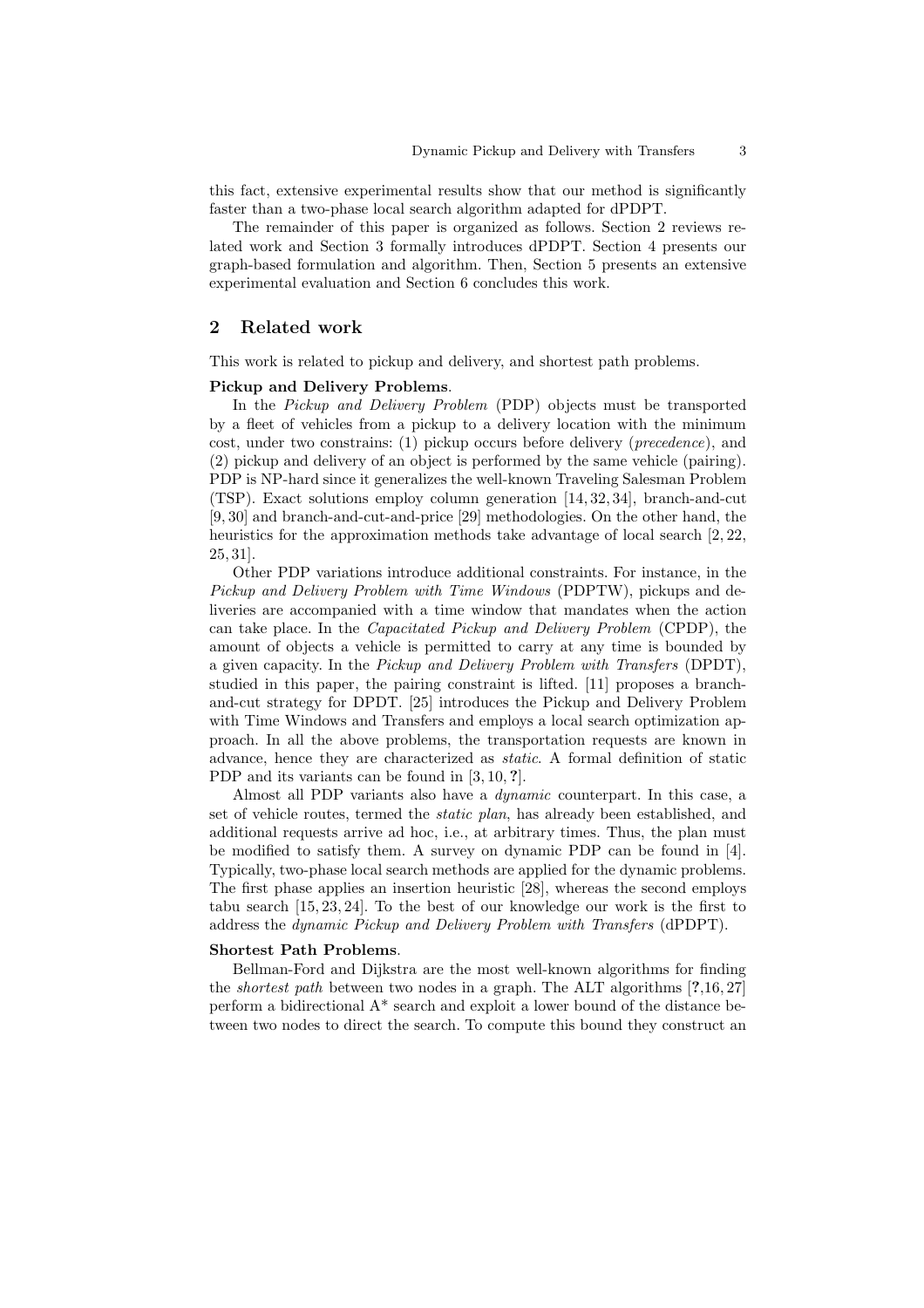embedding on the graph. There exist a number of materialization techniques [1, 19, 20] or encoding/labeling schemes [6, 7] that can be used to efficiently compute the shortest path. Both the ALT algorithms and the materialization and encoding methods are mostly suitable for graphs that are not frequently updated, since they require expensive precomputation.

In multi-criteria shortest path problems the quality of a path is measured by multiple metrics, and the goal is to find all paths for which no better exists. Algorithms are categorized into three classes. The methods of the first class (e.g., [5]) apply a user preference function to reduce the original multi-criteria problem to a conventional shortest path problem. The second class contains the interactive methods (e.g., [17]) that interact with a decision maker to come up with the answer path. Finally, the third class includes label-setting and labelcorrecting methods  $(e.g., [18, 21, 33])$ . These methods construct a label for every path followed to reach a graph node. Then, at each iteration, they select the path with the minimum cost, defined as the combination of the given criteria, and expand the search extending this path.

In time-dependent shortest path problems the cost of traveling from node  $n_i$ to  $n_i$  in a graph (e.g., the road network of a city) depends on the departure time t from  $n_i$ . [8] is the first attempt to solve this problem using a Bellman-Ford based solution. However, as discussed in [13], Dijkstra can also be applied for this problem, as long as the earliest possible arrival time at a node is considered. In the context of transportation systems, the FIFO (a.k.a. non-overtaking) property of a road network is considered as a necessity in order to achieve an acceptable level of complexity. According to this property delaying the departure from a graph node  $n_i$  to reach  $n_j$  cannot result in arriving earlier at  $n_j$ . However, even when the FIFO property does not hold it is possible to provide an efficient solution [12, 26] by properly adjusting the weights in graph edges [12].

# 3 Problem Formulation

Section 3.1 provides basic definitions and introduces the dynamic Pickup and Delivery Problem with Transfers. Section 3.2 details the actions allowed for satisfying a request and their costs.

### 3.1 Definitions

Assume that a company has already scheduled its fleet of vehicles to service a number of requests. We refer to this schedule as the *static plan*, since we assume that it is given as input. The static plan consists of a set of vehicles following some routes; we overload notation  $r_a$  to refer to both a vehicle and its route. The *route* of a vehicle  $r_a$  is a sequence of distinct spatial locations, where each location  $n_i$  is associated with an *arrival time*  $A_i^a$  and a *departure time*  $D_i^a$ . Note that the requirement for distinct locations within a route is introduced to simplify notation and avoid ambiguity when referring to a particular location. Besides, if a vehicle visits a location multiple times, its route can always be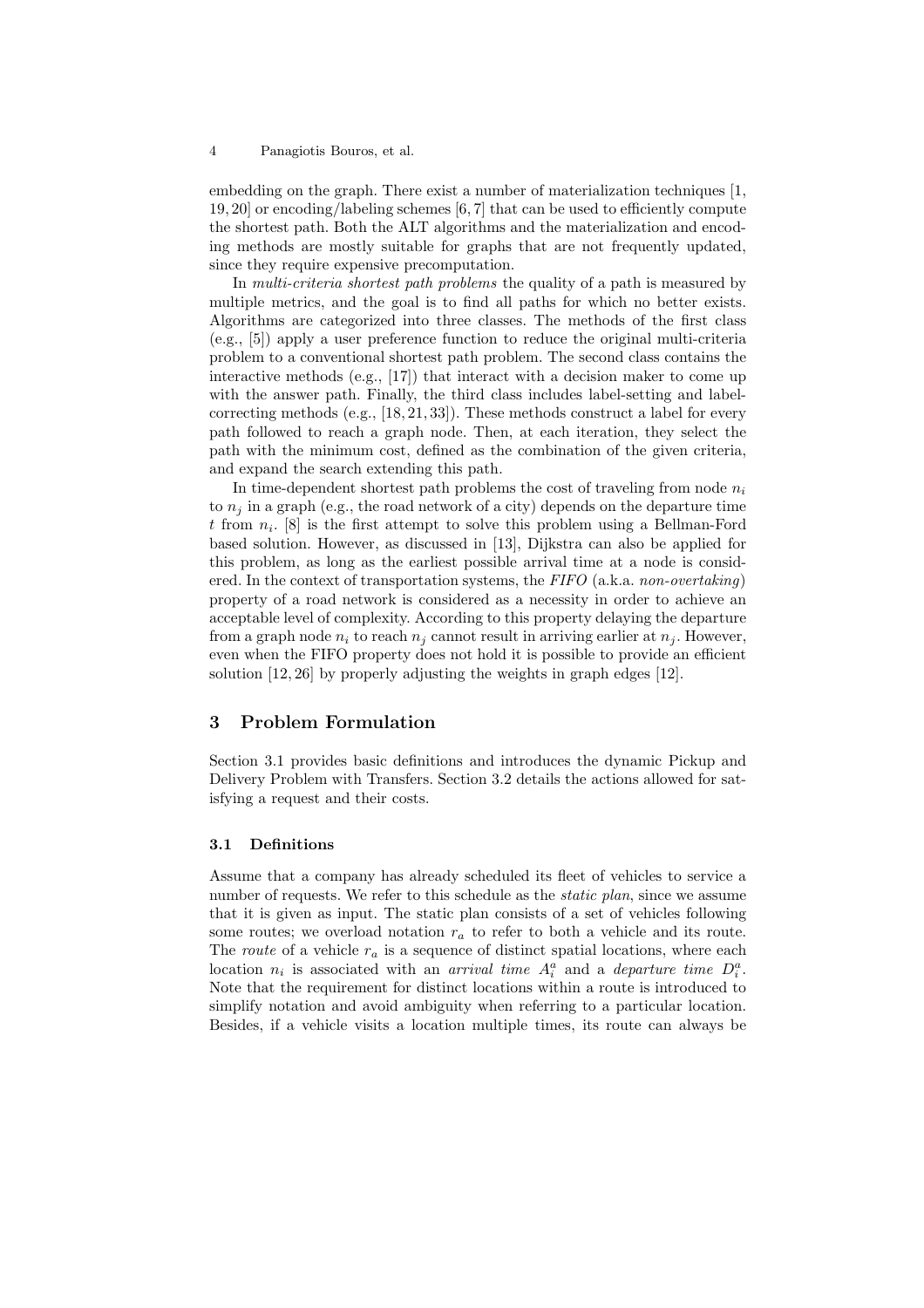represented as a set of distinct-locations routes. The difference  $D_i^a - A_i^a$  is a non-negative number; it may be zero indicating that vehicle  $r_a$  just passes by  $n_i$ , or a positive number corresponding to some service at  $n_i$ , e.g., pickup, delivery, mandatory stop, etc. For two consecutive locations  $n_i$  and  $n_j$  on  $r_a$ , the difference  $A_j^a - D_i^a \ge 0$  corresponds to the travel time from  $n_i$  to  $n_j$ .

An ad-hoc dPDPT request is a pair of locations  $n_s$  and  $n_e$ , signifying that a package must be picked up at  $n_s$  and be delivered at  $n_e$ . In order to complete a request, it is necessary to perform a series of modifications to the static plan. There are five types of modifications allowed, termed actions: pickup, delivery, transport, transfer without detours, and transfer with detours. Each action, described in detail later, results in the package changing location and/or vehicle. A sequence of actions is called a *path*. If the initial and final location of the package in a path are  $n_s$  and  $n_e$ , respectively, the path is called a *solution* to the request.

There are two costs associated with an action. The operational cost measures the time spent by vehicles in order to perform the action, i.e., the delay with respect to the static plan. The *customer cost* represents the time when the action is completed. Furthermore, the operational cost  $O_p$  of a path p is defined as the sum of operational costs for each action in the path, and the customer cost  $C_p$  is equal to the customer cost of the final action in p. Therefore, for a solution  $p, O_p$ signifies the company's cost in accommodating the request, while  $C_p$  determines the delivery time of the package according to p.

Any monotonic combination (e.g., weighted sum, product, min, max, average etc.) of the two costs could be a meaningful measure for assessing the quality of a solution. In the remainder of this paper, we assume that the operational cost is more important, and that the customer cost is of secondary importance. Therefore, a path p is preferred over q, if  $O_p < O_q$ , or  $O_p = O_q \wedge C_p < C_q$ . Equivalently, we may define the *combined cost* of a path  $p$  as:

$$
cost(p) = M \cdot O_p + C_p , \qquad (1)
$$

where  $M$  is a sufficiently large number (greater than the largest possible customer cost divided by the smaller possible operational cost) whose sole purpose is to assign greater importance to the operational cost. Based on this definition, the optimal solution is the one that has the lowest combined cost, i.e., the minimum customer cost among those that have the least operational cost. The dynamic Pickup and Delivery with Transfers (dPDPT) problem is to find the optimal solution path.

#### 3.2 Actions

It is important to note that, throughout this paper, we follow the convention that an action is completed by vehicle  $r_a$  at a location  $n_i$  just before  $r_a$  departs from  $n_i$ . Since  $r_a$  can have multiple tasks to perform at  $n_i$  according to the static plan, this convention intuitively means that we make no assumptions about the order in which a vehicle performs its tasks. In any case, the action will have concluded by the time  $r_a$  is ready to depart from  $n_i$ .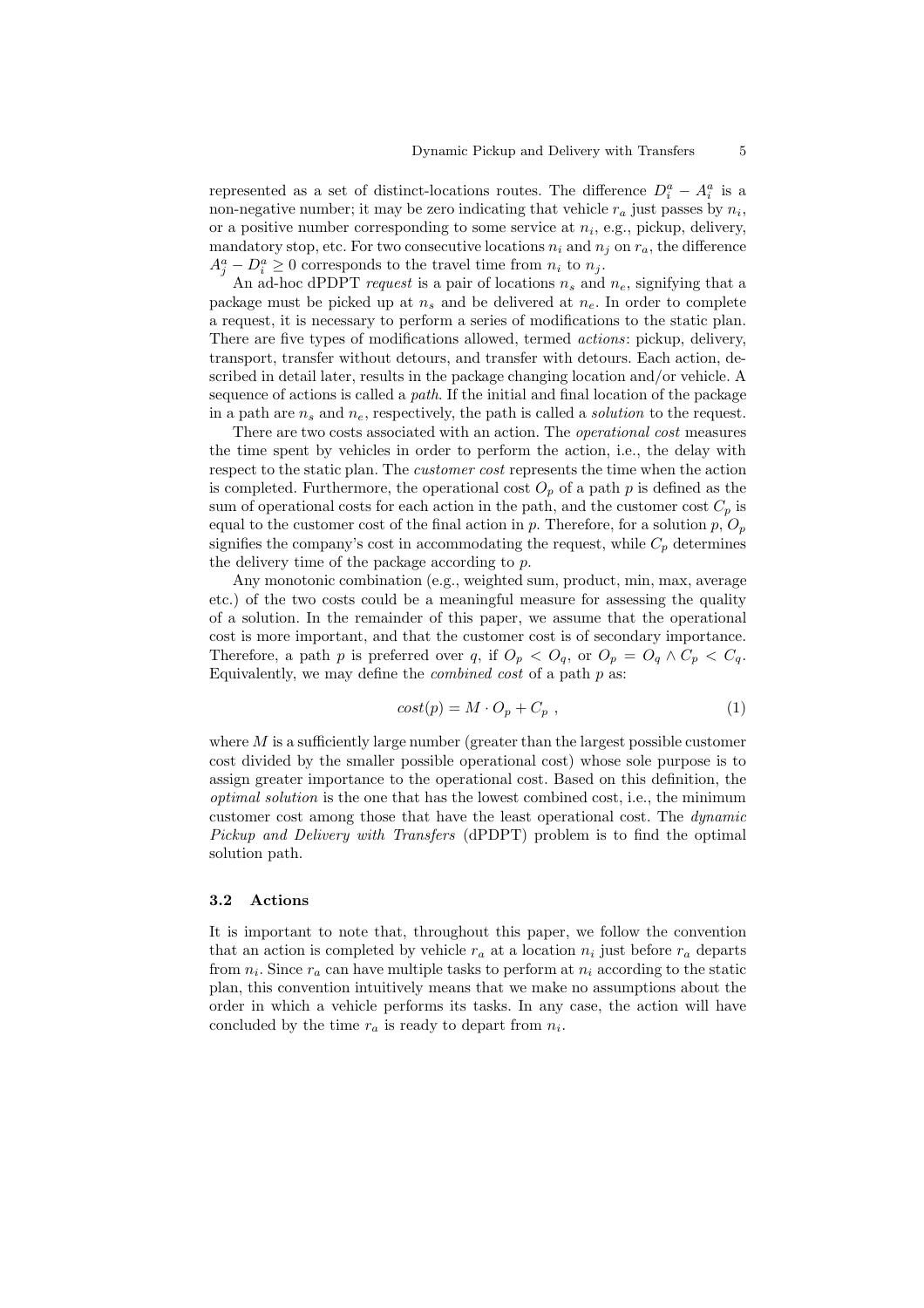Consider a path p with operational and customer costs  $O_p$  and  $C_p$ , respectively. Further, assume that the last action in  $p$  results in the package being onboard vehicle  $r_a$  at location  $n_i$ . Let  $p'$  denote the path resulting upon performing an additional action  $E$  on  $p$ . In the following, we detail each possible action E, and the costs of the resulting path  $p'$ , denoted as  $O_{p'}$ ,  $C_{p'}$ , which may depend on the current path costs  $O_p$ ,  $C_p$ .

#### Pickup

The pickup action involves a single vehicle,  $r_a$ , and appears once as the first action in a solution path. Hence, initially the package is at the pickup location  $n_s$  of the request, p is empty, and  $O_p = C_p = 0$ .

We distinguish two cases for this action. First, assume that  $n_s$  is included in the vehicle's route, and let  $A_s^a$ ,  $D_s^a$  denote the arrival and departure times of  $r_a$ at  $n_s$  according to the static plan. In this case, the pickup action is denoted as  $E_s^a$ . No modification in  $r_a$ 's route is necessary, and thus there is zero additional operational cost for executing  $E_s^a$ . The customer cost for the resulting path  $p'$ becomes equal to the scheduled (according to the static plan) departure time  $D_s^a$  from  $n_s$ ; without loss of generality, we make the assumption that the request arrives at time 0. Therefore,

$$
\begin{aligned}\nO_{p'} &= 0\\ \nC_{p'} &= D_s^a\n\end{aligned}\n\} \text{ for } p' = E_s^a.
$$
\n(2a)

In the second case, the pickup location  $n_s$  is not in the  $r_a$  route. Let  $n_i$  be a location in the  $r_a$  route that is *sufficiently close* to  $n_s$ ; then,  $r_a$  must take a detour from  $n_i$  to  $n_s$ . A location is sufficiently close to  $n_s$  if the detour is short, i.e., its duration, denoted as  $T_{si}^a$ , is below some threshold (a system parameter). Hence, it is possible that a sufficiently close location does not exists for route  $r_a$ ; clearly, if no such location exists for any route, then the request is unsatisfiable. When such a  $n_i$  exists, the pickup action is denoted as  $E_{si}^a$ . Figure 1(a) shows a pickup action with detour. The solid line in the figure denotes the vehicle route  $r_a$  and the dashed line denotes the detour performed by  $r_a$  from  $n_i$  to  $n_s$  to pickup the package. The operational cost of a pickup action with detour is equal to the delay  $T_{si}^a$  due to the detour. The customer cost of  $p'$  is the scheduled departure time from  $n_i$  incremented by the delay. Therefore,

$$
\begin{aligned}\nO_{p'} &= T_{si}^a \\
C_{p'} &= D_i^a + T_{si}^a\n\end{aligned}\n\} \text{ for } p' = E_{si}^a.
$$
\n(2b)

#### Delivery

The delivery action involves a single vehicle,  $r_a$ , and appears once as the last action in a solution path. Similar to pickup, two cases exist for this action. In the first case,  $n_e$  appears in the route  $r_a$ , and delivery is denoted as  $E_e^a$ . The costs for path  $p'$  are shown in Equation 3a. In the second case, a detour of length  $T^a_{ie}$ at location  $n_i$  is required, and delivery is denoted as  $E_{ie}^a$ . Figure 1(b) presents an  $E_{ie}^a$  delivery action with detour. The costs for  $p'$  are shown in Equation 3b,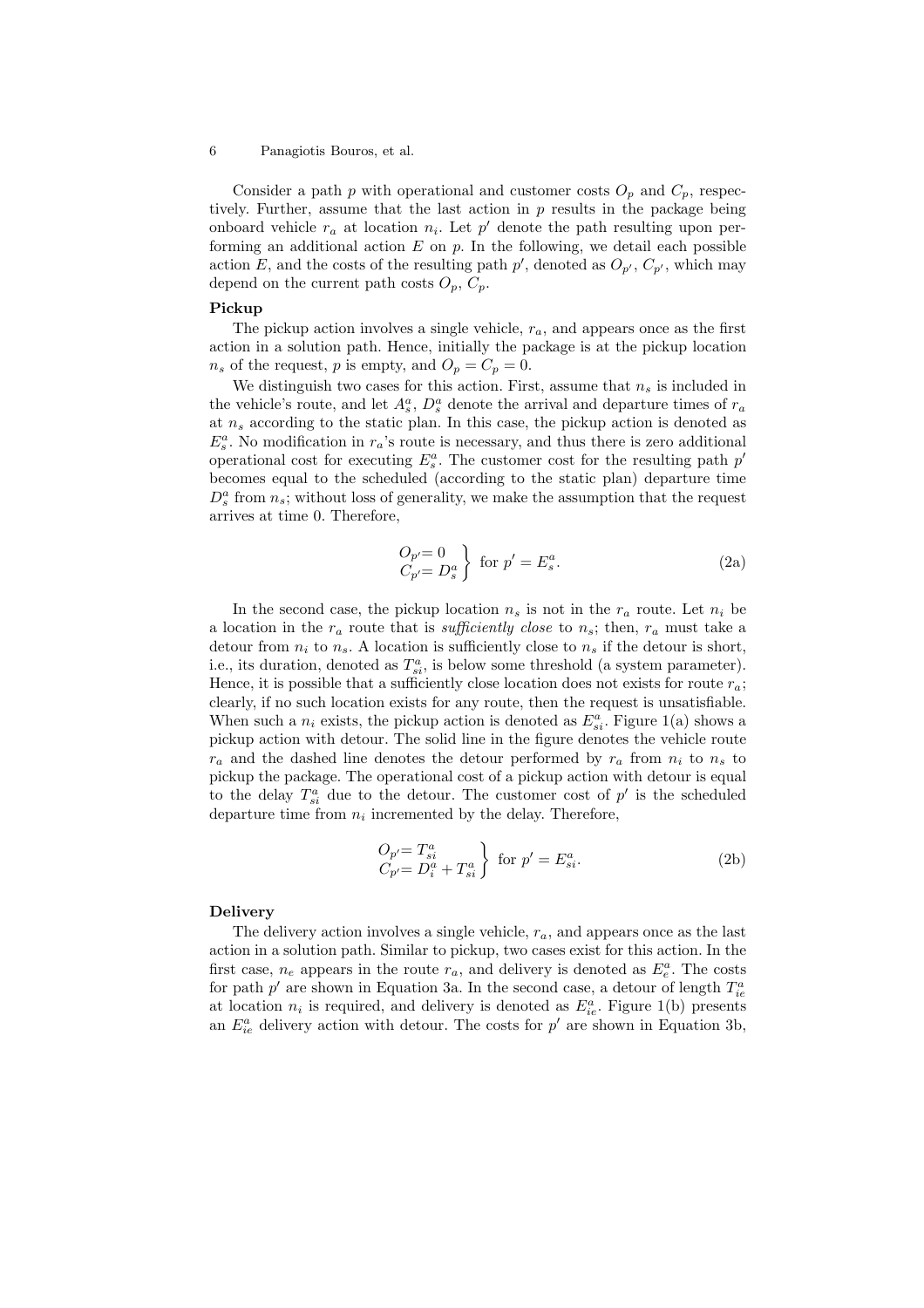

Fig. 1. Actions allowed for satisfying a dPDPT request.

where we make the assumption that it takes  $T_{ie}^a/2$  time to travel from  $n_i$  to  $n_e$ .

$$
\begin{array}{c}\nO_{p'} = O_p \\
C_{p'} = C_p\n\end{array}\n\bigg\} \n\text{ for } p' = pE_e^a.
$$
\n(3a)

$$
\begin{aligned}\nO_{p'} &= O_p + T_{ie}^a \\
C_{p'} &= C_p + T_{ie}^a/2\n\end{aligned}\n\} \text{ for } p' = pE_{ie}^a.
$$
\n(3b)

#### Transport

The transport action involves a single vehicle,  $r_a$ , and corresponds to the carrying of the package by a vehicle between two successive locations on its route. Figure 1(c) illustrates such a transportation action from location  $n_i$  to  $n_j$ onboard vehicle  $r_a$ . As assumed, path p results in the package being onboard  $r_a$ at location  $n_i$ . The transport action, denoted as  $E_{ij}^a$ , has zero operational cost, as the vehicle is scheduled to move from  $n_i$  to  $n_j$  anyway. The customer cost is incremented by the time required by vehicle  $r_a$  to travel from  $n_i$  to  $n_j$  and finish its tasks at  $n_j$ . Therefore,

$$
\begin{aligned}\nO_{p'} &= O_p \\
C_{p'} &= C_p + D_j^a - D_i^a\n\end{aligned}\n\} \text{ for } p' = pE_{ij}^a.
$$
\n(4)

### Transfer without detours

The transfer without detours action, denoted as  $E_i^{ab}$ , involves two vehicles,  $r_a$ and  $r_b$ , and corresponds to the transfer of the package from  $r_a$  to  $r_b$  at a common location  $n_i$ , e.g., a depot, drop-off/pickup point, etc. For example, Figure 1(d) shows such a transfer action via the common location  $n_i$ . Let  $A_b^i$ ,  $D_b^i$  be the arrival and departure times of vehicle  $r_b$  at location  $n_i$ . We distinguish three cases.

In the first, the last action in path  $p$  concludes after vehicle  $r_b$  arrives and before it departs from  $n_i$ , i.e.,  $A_i^b \leq C_p \leq D_i^b$ . Since there is no delay in the schedule of vehicles, the action's operational cost is zero, while the customer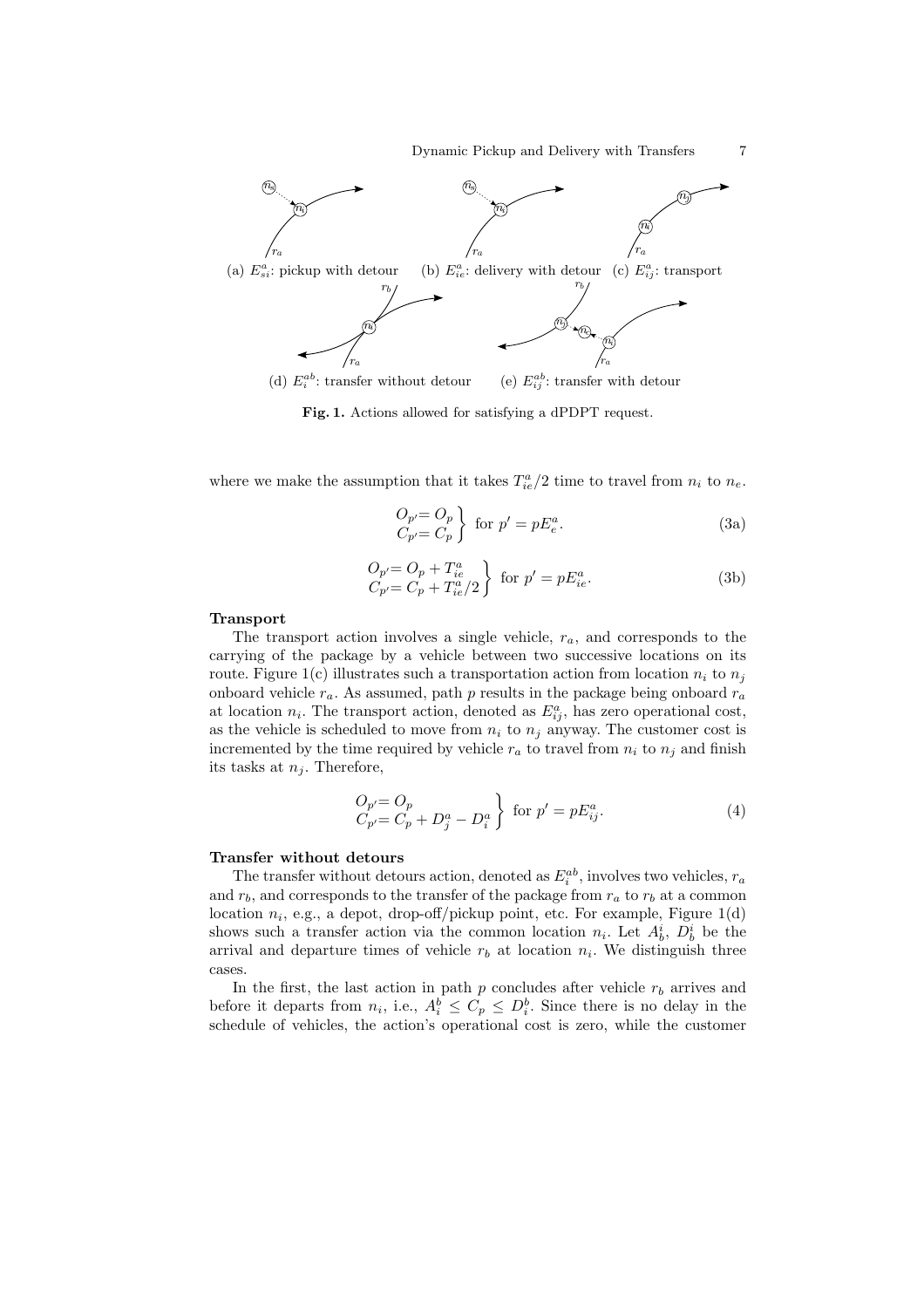$\cos t$  of the resulting path  $p'$  becomes equal to the scheduled departure time of  $r_b$  from  $n_i$ . Therefore,

$$
\begin{aligned}\nO_{p'} &= O_p \\
C_{p'} &= D_i^b\n\end{aligned}\n\} \text{ for } p' = pE_i^{ab}, \text{ if } A_i^b \le C_p \le D_i^b.
$$
\n(5a)

In the second case, the last action in path  $p$  concludes before vehicle  $r_b$  arrives at  $n_i$ , i.e.,  $C_p < A_i^b$ . For the transfer to proceed, vehicle  $r_a$  must wait at  $n_i$  until  $r_b$  arrives. The operational cost is incremented by the delay, which is equal to  $A_i^b - C_p$ . On the other hand, the customer cost becomes equal to the scheduled departure time of  $r_b$  from  $n_i$ . Therefore,

$$
\begin{aligned}\nO_{p'} &= O_p + A_i^b - C_p \\
C_{p'} &= D_i^b\n\end{aligned} \text{ for } p' = pE_i^{ab}, \text{ if } C_p < A_i^b.
$$
\n(5b)

In the third case, the last action in  $p$  concludes after vehicle  $r_b$  is scheduled to depart from  $n_i$ , i.e.,  $C_p > D_i^b$ . This implies that  $r_b$  must wait at  $n_i$  until the package is ready for transfer. The delay is equal to  $C_p - D_i^b$ , which contributes to the operational cost. The customer cost becomes equal to the delayed departure of  $r_b$  from  $n_i$ , which coincides with  $C_p$ . Therefore,

$$
\begin{aligned}\nO_{p'} &= O_p + C_p - D_i^b \\
C_{p'} &= C_p\n\end{aligned}\n\bigg\} \n\text{ for } p' = pE_i^{ab}, \text{ if } C_p > D_i^b.
$$
\n(5c)

### Transfer with detours

Consider distinct locations  $n_i$  on  $r_a$  and  $n_j$  on  $r_b$ . Assume that short detours from  $n_i$  and  $n_j$  are possible, i.e., the detour durations are below some threshold, and that they have a common rendezvous point. The transfer with detours action, denoted as  $E_{ij}^{ab}$ , involves the two vehicles,  $r_a$  and  $r_b$ , and corresponds to the transportation of the package on vehicle  $r_a$  via the  $n_i$  detour to the rendezvous location, its transfer to vehicle  $r_b$ , which has taken the  $n_i$  detour, and finally its transportation to  $n_i$ . Figure 1(e) illustrates a transfer action between vehicles  $r_a$ and  $r_b$  via a detour to their common rendezvous point  $n_c$ . Notice the difference with Figure 1(d) where the transfer action occurs without a detour. To keep the notation simple, we make the following assumptions: (1) the  $n_i$  detour travel time of  $r_a$  is equal to that of the  $n_j$  detour of  $r_b$ , denoted as  $T_{ij}^{ab}$ ; and (2) it takes  $T_{ij}^{ab}/2$  time for both  $r_a$  and  $r_b$  to reach the rendezvous location.

Similar to transferring without detours, we distinguish three cases. In the first, the package is available for transfer at the rendezvous location, at time  $C_p + T_{ij}^{ab}/2$ , after the earliest possible and before the latest possible arrival of  $r_b$ , i.e.,  $A_j^b + T_{ij}^{ab}/2 \le C_p + T_{ij}^{ab}/2 \le D_j^b + T_{ij}^{ab}/2$ . Both vehicles incur a delay in their schedule by  $T_{ij}^{ab}$ . Therefore,

$$
\begin{aligned}\nO_{p'} &= O_p + 2 \cdot T_{ij}^{ab} \\
C_{p'} &= D_j^b + T_{ij}^{ab}\n\end{aligned} \bigg\} \text{ for } p' = pE_{ij}^{ab}, \text{ if } A_j^b \le C_p \le D_j^b.
$$
\n(6a)

In the second case, the package is available for transfer before the earliest possible arrival of  $r_b$  at the rendezvous location, i.e.,  $C_p + T_{ij}^{ab}/2 < A_j^b + T_{ij}^{ab}/2$ .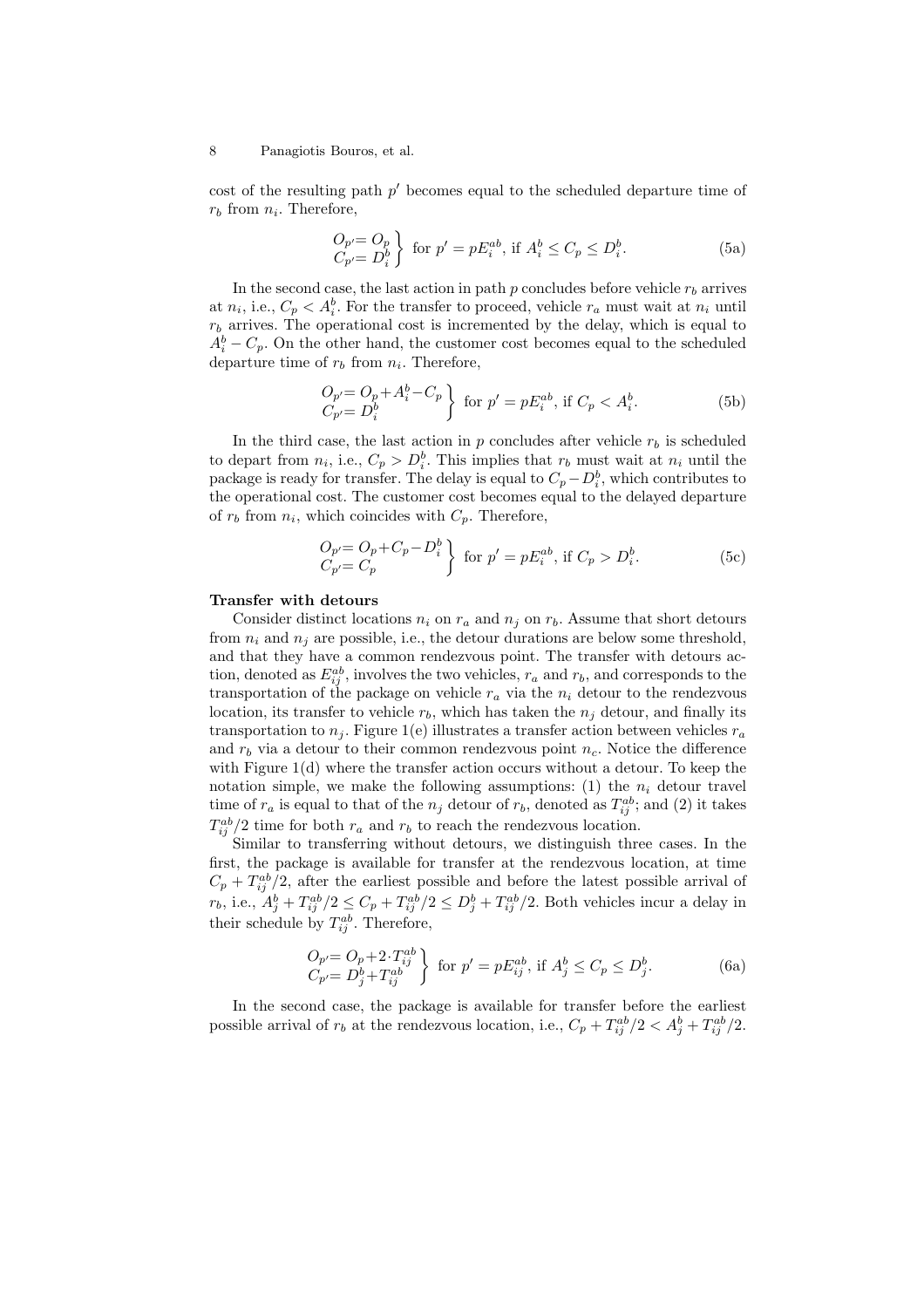Vehicle  $r_a$  must wait for  $A_j^b - C_p$  time. Therefore,

$$
\begin{aligned}\nO_{p'} &= O_p + A_j^b - C_p + 2 \cdot T_{ij}^{ab} \\
C_{p'} &= D_j^b + T_{ij}^{ab}\n\end{aligned} \right\} \text{ for } p' = pE_{ij}^{ab}, \text{ if } C_p < A_j^b. \tag{6b}
$$

Finally, in the third case, the package is available for transfer after the latest possible arrival of  $r_b$  at the rendezvous location, i.e.,  $C_p + T_{ij}^{ab}/2 > D_j^b + T_{ij}^{ab}/2$ . Vehicle  $r_b$  must wait for  $C_p - D_j^b$  time. Therefore,

$$
\begin{aligned}\nO_{p'} &= O_p + C_p - D_j^b + 2 \cdot T_{ij}^{ab} \\
C_{p'} &= C_p + T_{ij}^{ab}\n\end{aligned} \right\} \text{ for } p' = pE_{ij}^{ab}, \text{ if } C_p > D_j^b.
$$
\n(6c)

## 4 Solving dynamic Pickup and Delivery with Transfers

Section 4.1 models dynamic Pickup and Delivery with Transfers as a dynamic shortest path graph problem. Section 4.2 introduces the SP algorithm that identifies the solution to a dPDPT request.

### 4.1 The Dynamic Plan Graph

We construct a weighted directed graph, termed *dynamic plan graph*, in a way that a sequence of actions corresponds to a simple path on this graph. A vertex of the graph corresponds to a spatial location. In particular, a vertex  $V_i^a$  represents the spatial location  $n_i$  of route  $r_a$ . Additionally, there exist two special vertices,  $V_s$  and  $V_e$ , which represent the request's pickup and delivery, respectively, locations. Therefore, five types of edges exist:

- (1) A *pickup edge*  $E_{si}^a$  connects  $V_s$  to  $V_i^a$ , and represents a pickup action by vehicle  $r_a$  with a detour at  $n_i$ . Edge  $E_{ss}^a$  from  $V_s$  to  $V_s^a$  (two distinct vertices that correspond to the same spatial location  $n<sub>s</sub>$ ) represents the case of pickup with no detour.
- (2) A *delivery edge*  $E_{ie}^a$  connects  $V_i^a$  to  $V_e$ , and represents a delivery action by vehicle  $r_a$  with a detour at  $n_i$ . Edge  $E_{ee}^a$  from  $V_e$  to  $V_e^a$  represents the case of pickup with no detour.
- (3) A transport edge  $E_{ij}^a$  connects  $V_i^a$  to  $V_j^a$ , and represents a transport action by  $r_a$  from  $n_i$  to its following location  $n_j$  on the route.
- (4) A transfer without detours edge  $E_i^{ab}$  connects  $V_i^a$  to  $V_i^b$ , and represents a transfer from  $r_a$  to  $r_b$  at common location  $n_i$ .
- (5) A transfer with detours edge  $E_{ij}^{ab}$  connects  $V_i^a$  to  $V_j^b$ , and represents a transfer from  $r_a$  to  $r_b$  at a rendezvous location via detours at  $n_i$  and  $n_j$ .

Based on the above definitions, a simple path on the graph is a sequence of distinct vertices that translates into a sequence of actions. Further, a solution for the request is a path that starts from  $V_s$  and ends in  $V_e$ .

The final issue that remains is to define the weights  $W$  of the edges. We assign edge E a pair of weights  $w(E) = \langle w_O(E), w_C(E) \rangle$ , so that  $w_O(E)$  (resp.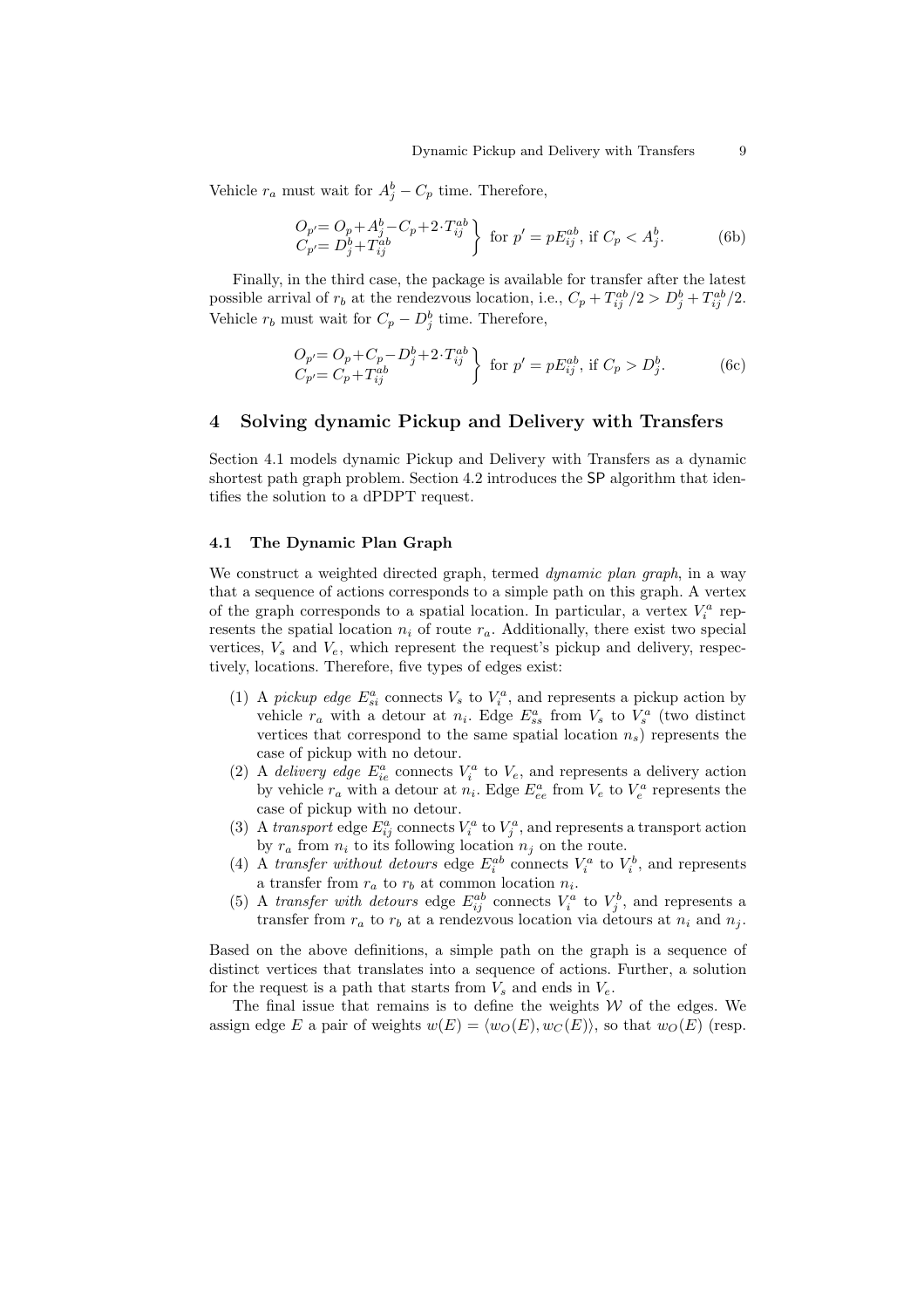| Pickup                                                                                                                                                                                                                                                                                                                                                             | <b>Delivery</b> | <b>Transport</b> |
|--------------------------------------------------------------------------------------------------------------------------------------------------------------------------------------------------------------------------------------------------------------------------------------------------------------------------------------------------------------------|-----------------|------------------|
| $w(E_{si}^a) = \langle T_{si}^a, D_i^a + T_{si}^a \rangle$ (7) $w(E_{ie}^a) = \langle T_{ie}^a, T_{ie}^a/2 \rangle$ (8) $w(E_{ij}^a) = \langle 0, D_j^a - D_i^a \rangle$ (9)                                                                                                                                                                                       |                 |                  |
| <b>Transfer</b>                                                                                                                                                                                                                                                                                                                                                    |                 |                  |
| $w(E_{ij}^{ab}) = \begin{cases} \langle 2 \cdot T_{ij}^{ab}, D_j^b - C_p + T_{ij}^{ab} \rangle, & \text{if } A_j^b \leq C_p \leq D_j^b \\ \langle A_j^b - C_p + 2 \cdot T_{ij}^{ab}, D_j^b - C_p + T_{ij}^{ab} \rangle, & \text{if } C_p < A_j^b \\ \langle C_p - D_j^b + 2 \cdot T_{ij}^{ab}, T_{ij}^{ab} \rangle, & \text{if } C_p > D_j^b. \end{cases}$<br>(10) |                 |                  |

Table 1. Edge weights

 $w<sub>C</sub>(E)$ ) corresponds to the operational (resp. customer) cost of performing the action associated with the edge  $E$ . Recall from Section 3.2 that the costs of the last action in a sequence of actions depends on the total costs incurred by all previous actions. Consequently, the weights of an edge  $E$  from  $V$  to  $V'$  are  $dynamic$ , since they depend on the costs of the path  $p$  that lead to  $V$ . Assuming  $O_p$  and  $C_p$  are the costs of p, and  $O_{p'}$  and  $C_{p'}$  those of path  $p' = pE$  upon executing E, we have that  $w(E) = \langle O_{p'} - O_p, C_{p'} - C_p \rangle$ . Table 1 summarizes the formulas for the weights of all edge types; note that the weights for actions with no detours are obtained by setting the corresponding  $T$  value to zero. In the formulas,  $A_j^b$ ,  $D_i^a$ ,  $D_j^a$  and  $D_j^b$  have fixed values determined by the static plan. On the other hand,  $\check{C}_p$  depends on the path p that leads to  $V_i^a$ .

Clearly, a path from  $V_s$  to  $V_e$  that has the lowest combined cost according to Equation 1 is an optimal solution.

**Proposition 1.** Let R be a collection of vehicles routes and  $(n_s, n_e)$  be a dPDPT request over R. The solution to the request is the shortest path from vertex  $V_s$  to  $V_e$  on the dynamic plan graph  $G_R$  with respect to cost() of Equation 1.

*Example 1.* Figure 2(a) pictures a collection of vehicle routes  $R = \{r_a(n_1, n_3),\}$  $r_b(n_2, n_6), r_c(n_4, n_8, n_9)$ , and the pickup  $n_s$  and the delivery location  $n_e$  of a dPDPT request. Locations  $n_1$  on route  $r_a$  and  $n_2$  on  $r_b$  are sufficiently close to location  $n_s$  and thus, pickup actions  $E_{s1}^a$  and  $E_{s2}^b$  are possible. Similar, the  $E_{9e}^c$ delivery action is possible at location  $n<sub>9</sub>$  on route  $r<sub>c</sub>$ . Finally, we also identify two transfer actions,  $E_{34}^{ac}$  and  $E_{68}^{bc}$ , as locations  $n_3$ ,  $n_4$  and  $n_6$ ,  $n_8$  have common rendezvous points  $n_5$  and  $n_7$ , respectively.

To satisfy the dPDPT request  $(n_s, n_e)$  we define the dynamic plan graph  $G_R$  in Figure 2(b) containing vertices  $V_s, V_1^a, V_2^b, \ldots, V_e$ . Notice that the graph does not include any vertices for the rendezvous points  $n_5$  and  $n_7$ . Dynamic plan graph  $G_R$  contains two paths from  $V_s$  to  $V_e$  which means that there two different ways to satisfy the dPDPT request:  $p_1(V_s, V_1^a, V_3^a, V_4^c, V_8^c, V_9^c, V_e)$  and  $p_2(V_s, V_2^b, V_6^c, V_8^c, V_9^c, V_e)$ . Next, assume, for simplicity, that the detour cost is equal to T for all possible actions. Further, consider paths  $p'_1(V_s, V_1^a, V_3^a)$  and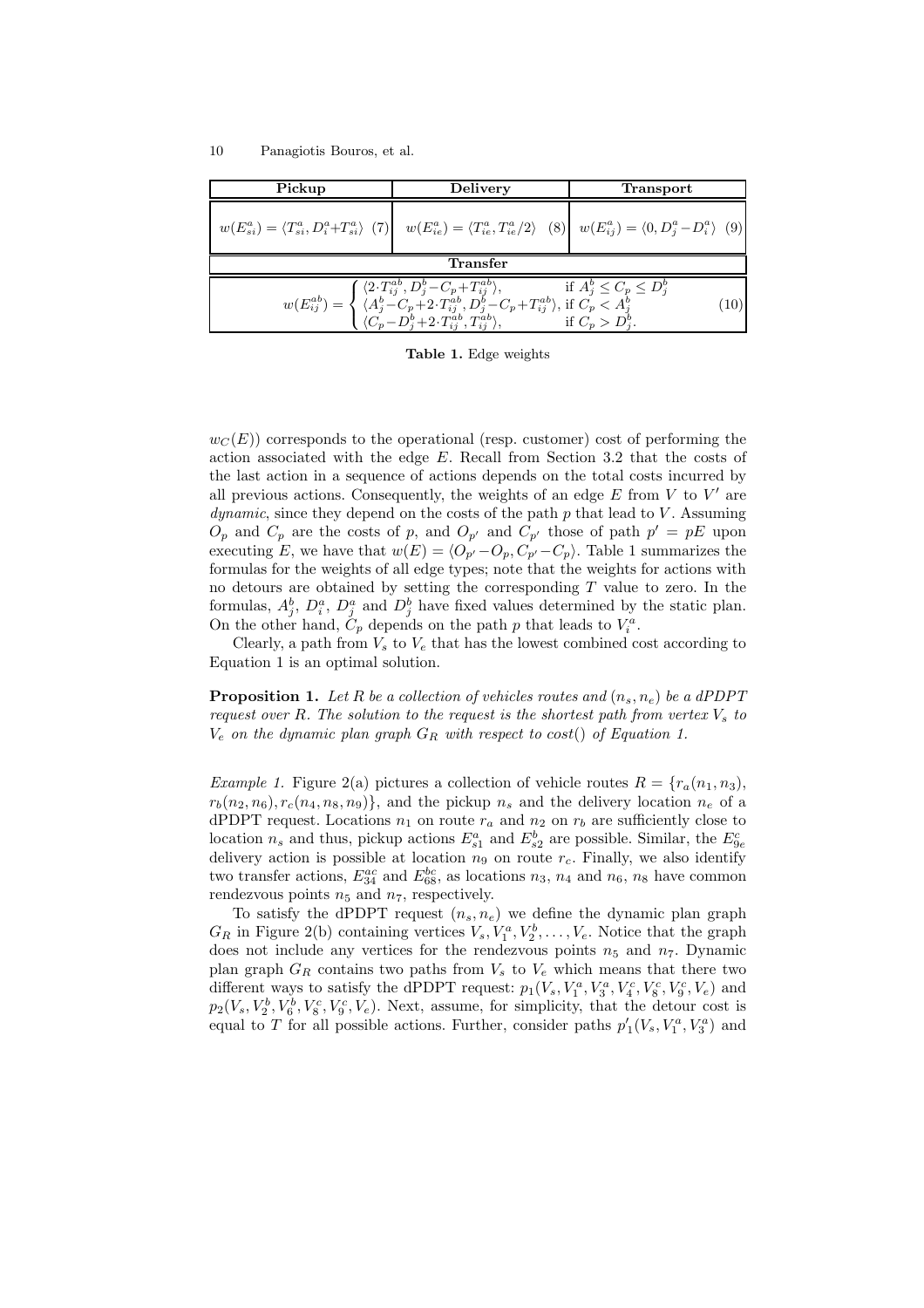

Fig. 2. A collection of vehicles routes R, a dPDPT request  $(n_s, n_e)$  over R, and the dynamic plan graph  $G_R$ . The solid lines denote the vehicle routes/transport edges while the dashed lines denote the pickup, delivery and transfer with detour actions/edges.

 $p'_2(V_s, V_2^b, V_6^b)$ , i.e., just before the transfer of the package takes place, and assume that  $A_4^c < C_{p'_1} < D_4^c$  and  $C_{p'_2} > D_8^c$  hold. Note, that the operational cost of the two paths is exactly the same, i.e.,  $O_{p'_1} = O_{p'_2} = T$ , coming from the pickup of the package at  $n_s$ . Now, according to Equation 10 and after the transfers  $E_{34}^{ac}$  and  $E_{68}^{bc}$  take place, we get path  $p''_1 = p'_1 E_{68}^{bc}$  and  $p''_2 = p'_2 E_{68}^{bc}$ <br>with  $O_{p''_1} = 3 \cdot T < O_{p''_2} = 3 \cdot T + C_{p'_2} - D_8^c$ , and therefore,  $cost(p''_1) < cost(p''_2)$ . Finally, since no other transfer incurs in order to delivery the package, this holds also for paths  $p_1$  and  $p_2$ , i.e.,  $cost(p_1) < cost(p_2)$ , and thus, the solution to the dPDPT request  $(n_s, n_e)$  is path  $p_1(V_s, V_1^a, V_3^a, V_4^c, V_8^c, V_9^c, V_e)$  with  $O_{p_1} = 4 \cdot T$ and  $C_{p_1} = D_9^c + \frac{3 \cdot T}{2}$ .

# 4.2 The SP Algorithm

According to Proposition 1, the next step is to devise an algorithm that computes the two-criterion shortest path w.r.t to  $cost()$  on the dynamic plan graph. Unfortunately, the dynamic weights of the edges in the graph violate the subpath optimality; that is, the lowest combined cost path from  $V_s$  to  $V_e$  that passes through some vertex  $V$  may not contain the lowest combined cost path from  $V_s$ to  $V$ . The following theorem supports this claim.

Theorem 1. The dynamic plan graph does not have subpath optimality for any monotonic combination of the operational and customer costs.

*Proof.* Let p, q be two paths from  $V_s$  to  $V_i^a$ , with costs  $O_p$ ,  $C_p$  and  $O_q$ ,  $C_q$ , respectively, such that  $O_p < O_q$  and  $C_p < C_q$ , which implies that for any monotonic combination of the operational and customer costs,  $p$  has lower combined cost than  $q$ . Let  $p'$  and  $q'$  be the paths resulting after traversing a transfer without detours edge  $E_i^{ab}$ .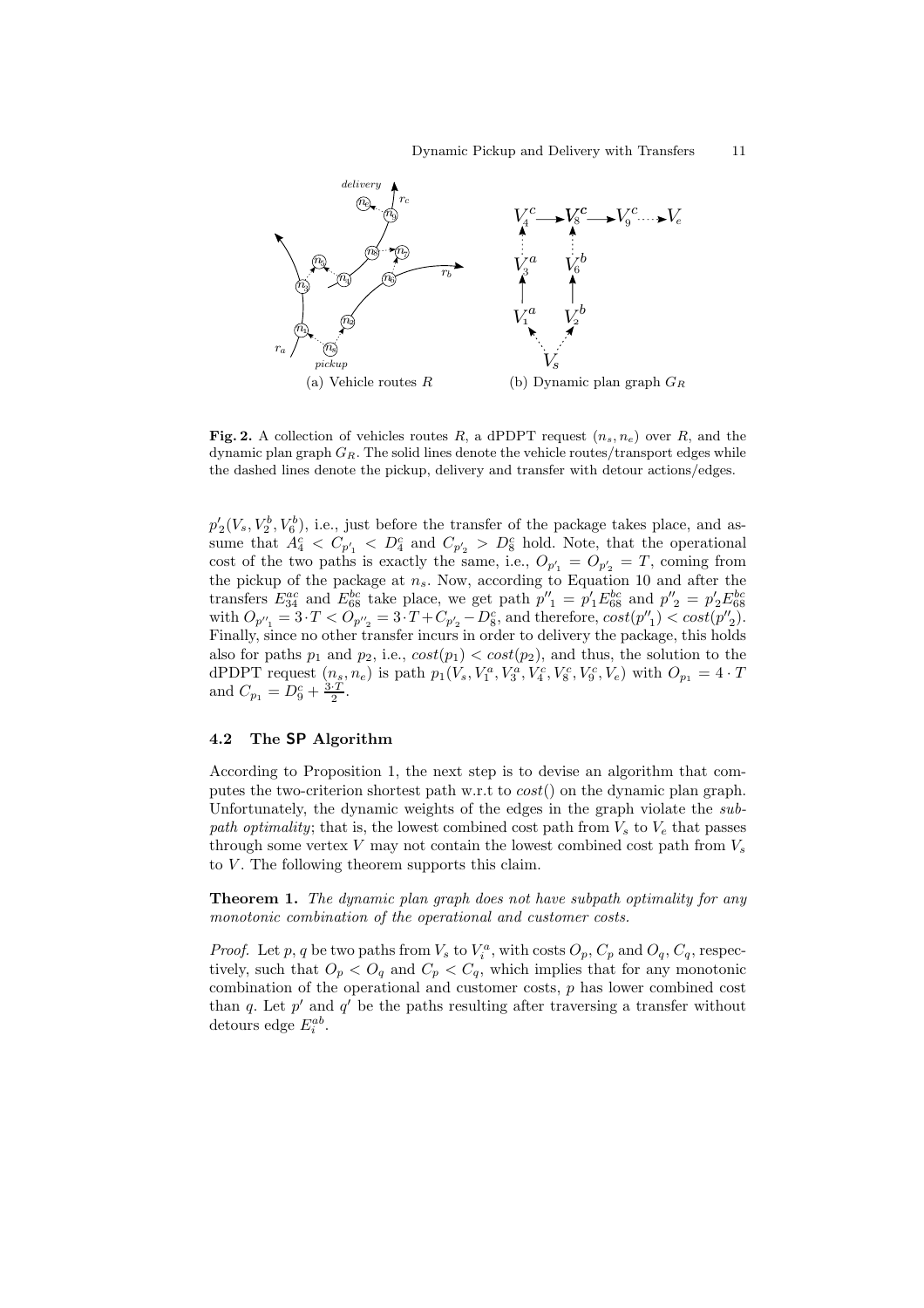Assume that  $C_p < C_q < A_i^b$ , so that the second case of Equation 10 applies for the weight  $w(E_i^{ab})$  (setting  $T_{ij}^{ab} = 0$ ). Then,  $O_{p'} = O_p + A_i^b - C_p$ ,  $O_{q'} =$  $O_q + A_i^b - C_q$ , and  $C_{p'} = C_{q'} = D_i^b$ . Assuming that  $O_p - C_p > O_q - C_q$ , we obtain that  $O_{q'} < O_{p'}$ . Therefore, for any monotonic combination that considers both costs,  $q$ 's combined cost is lower that that of  $p'$ 's. ⊓⊔

As a result, efficient algorithms based on the subpath optimality, e.g., Dijkstra and Bellman-Ford cannot be employed to compute the shortest path on the dynamic plan graph. In contrast, an exhaustive enumeration of all paths from  $V<sub>s</sub>$  to  $V<sub>e</sub>$  is necessary, and for this purpose, we introduce a label-setting algorithm called SP. Note that, in the sequel, we only discuss the case when actions occur with detours as it is more general.

The SP algorithm has the following key features. First, similar to all algorithms for multi-criteria shortest path, it may visit a vertex  $V_i^a$  more than once following multiple paths from the initial vertex  $V_s$ . For each of these paths  $p$ , the algorithm defines a *label* in the form of  $\langle V_i^a, p, O_p, C_p \rangle$ , where  $O_p$  is the operational and  $C_p$  the customer cost of path p as introduced in Section 4.1. Second, at each iteration, SP selects the label  $\langle V_i^a, p, O_p, C_p \rangle$  of the most "promising" path p, in other words, the path with the lowest  $cost(p)$ , and expands the search considering the outgoing edges from  $V_i^a$  on the dynamic plan graph  $G_R$ . If vertex  $V_i^a$  has an outgoing delivery edge  $E^a_{ie}$  SP identifies a path from initial vertex  $V_s$ to final  $V_e$  called *candidate* solution. The candidate solution is an upper bound to the final solution and it is progressively improved until it becomes equal to the final. The role of a candidate solution is twofold; it triggers the termination condition and prunes the search space. Finally, the algorithm terminates the search when  $cost(p)$  of the most "promising" path p is equal to or higher than  $cost(p_{cand})$  of the current candidate solution  $p_{cand}$  which means that neither p or any other path at future iterations can be better than current  $p_{cand}$ .

Figure 3 illustrates the pseudocode of the SP algorithm. SP takes as inputs: a dPDPT request  $(n_s, n_e)$  and the dynamic plan graph  $G_R$  of a collection of vehicle routes R. It returns the shortest path from  $V_s$  to  $V_e$  on  $G_R$  with respect to  $cost()$ . The algorithm uses the following data structures: (1) a priority queue  $Q, (2)$  a path  $p_{cand}$ , and (3) a list T. The priority queue Q is used to perform the search by storing every label  $\langle V_i^a, p, O_p, C_p \rangle$  to be checked, sorted by  $cost(p)$ in ascending order. The target list  $\mathcal T$  contains entries of the form  $\langle V_i^a, 0, T_{ie}^a \rangle$ , where  $V_i^a$  is a vertex of the dynamic plan graph involved in a delivery edge  $E_{ie}^a$ , List  $\mathcal T$  is used to construct or improve the candidate solution  $p_{cand}$ .

The execution of the SP algorithm involves two phases: the initialization and the core phase. In the initialization phase (Lines 1–4), SP first creates the pickup  $E_{si}^a$  and delivery edges  $E_{ie}^a$  on the dynamic plan graph  $G_R$ . For this purpose it identifies each location  $n_i$  on every vehicle route  $r_a$  that is sufficiently close to pickup location  $n_s$  (resp. delivery  $n_e$ ), i.e., the duration  $T_{si}^a$  (resp.  $T_{ie}^a$ ) of the detour from  $n_s$  to  $n_i$  (resp.  $n_i$  to  $n_e$ ) is below some threshold (a system parameter). Then, the algorithm initializes the priority queue  $Q$  adding every vertex  $V_i^a$  involved in a pickup edge  $E_{si}^a$  on  $G_R$  and constructs the target list  $\mathcal{T}$ . In the core phase (Lines 5–17), the algorithm performs the search. It proceeds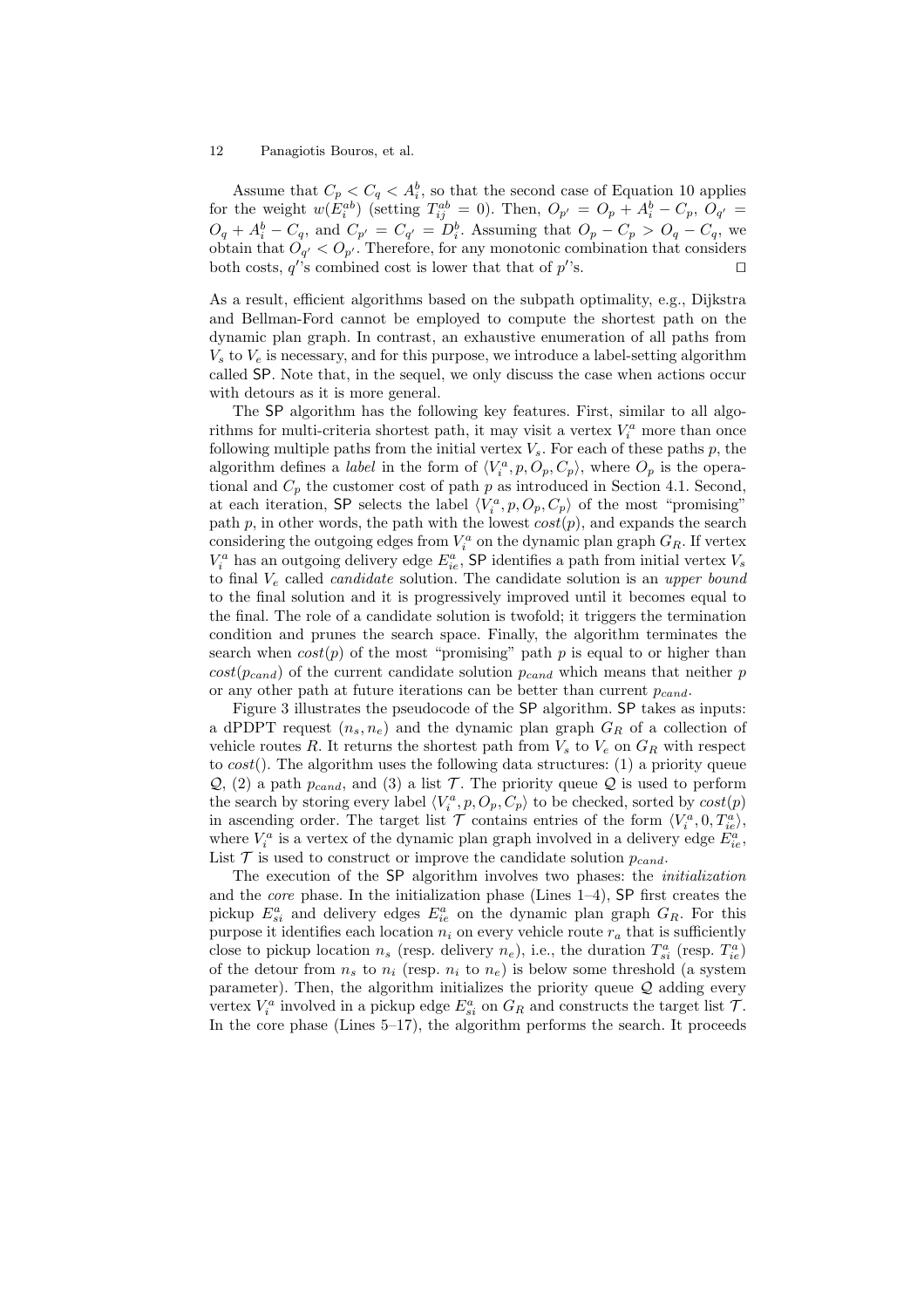```
Algorithm SP
 Input: dPDPT request (n_s, n_e), dynamic plan graph G_R<br>Output: shortest path from V_s to V_e w.r.t. cost()Parameters:
 priority queue Q: the search queue sorted by cost() in ascending order path p_{cand}: the candidate solution to the dPDPT request
  path p_{cand}: the candidate solution to the dPDPT request<br>list \mathcal{T}: the target list
                            the target list
 Method:
 1. construct pickup edges E_{si}^a;
 2. construct delivery edges E_{ie}^a;
 3. for each pickup edge E^a_{si}(V_s, V_i^a) do
 push label \langle V_i^a, E_{si}^a, T_{si}^a, D_i^a + T_{si}^a \rangle in Q;<br>4. for each delivery edge E_{ie}^a(V_i^a, V_e) do
         insert \langle V_i^a, T_{ie}^a, T_{ie}^a/2 \rangle in \mathcal{T};
 5. while Q is not empty do
 6. pop label \langle V_i^a, p, O_p, C_p \rangle from \mathcal{Q};
 7. if cost(p) \geq cost(p_{cand}) then return p_{cand};
 8. ImproveCandidateSolution(p_{cand}, \mathcal{T}, \langle V_i^a, p, O_p, C_p \rangle);9. for each outgoing transport E_{ij}^a or transfer edge E_{ij}^{ab} on G_R do
10. extend path p and create p';
11. compute O_{p'} and C_{p'};
12. if cost(p') < cost(p_{cand}) then
                ignore path p';
13. else
14. push label \langle V', p', O_{p'}, C_{p'} \rangle in Q where V' is the last vertex in p';
15. end if
16. end for
17. end while
18. return p_{cand} if exists, otherwise null;
```
#### Fig. 3. The SP algorithm.

iteratively popping, first, the label  $\langle V_i^a, p, O_p, C_p \rangle$  from  $\mathcal Q$  on Line 6. Path p has the lowest  $cost(p)$  value compared to all others paths in  $Q$ . Next, SP checks the termination condition (Line 7). If the check succeeds, i.e.,  $cost(p) \geq cost(p_{cand})$ , then current candidate  $p_{cand}$  is returned as the final solution.

If the termination condition fails, the algorithm first tries to improve candidate solution  $p_{cand}$  calling the ImproveCandidateSolution $(p_{cand}, \mathcal{T}, \langle V^a_i, p, O_p, C_p \rangle)$ function on Line 8. The function checks if the target list  $\mathcal T$  contains an entry  $\langle V_i^a, T_{ie}^a, T_{ie}^a/2 \rangle$  for the vertex  $V_i^a$  of the current label and constructs the path  $pE_{ie}^a$  from  $V_s$  to  $V_e$ . If  $cost(pE_{ie}^a) < cost(p_{cand})$  then a new improved candidate solution is identified and thus,  $p_{cand} = pE_{ie}^{a}$ . Finally, SP expands the search considering all outgoing transport and transfer edges from  $V_i^a$  on  $G_R$  (Lines 9-17). Specifically, the path p of the current label is extended to  $p' = pE_{ij}^a$  (transport edge) or to  $p' = pE_{ij}^{ab}$  (transfer edge), and the operational  $O_{p'}$  and the customer cost  $C_{p'}$  of the new path  $p'$  are computed according to Equations 9 and 10. Then, on Line 12, the algorithm determines whether  $p'$  is a "promising" path and thus, it must be extended at a future iteration, or it must be discarded. The algorithm discards path  $p'$  if  $cost(p') \ge cost(p_{cand})$  which means that  $p'$  cannot produce a better solution than current  $p_{cand}$ . Otherwise,  $p'$  is a "promising" path, and SP inserts label  $\langle V', p', O_{p'}, C_{p'} \rangle$  in  $\mathcal Q$  where V' is the last vertex in path  $p'$ .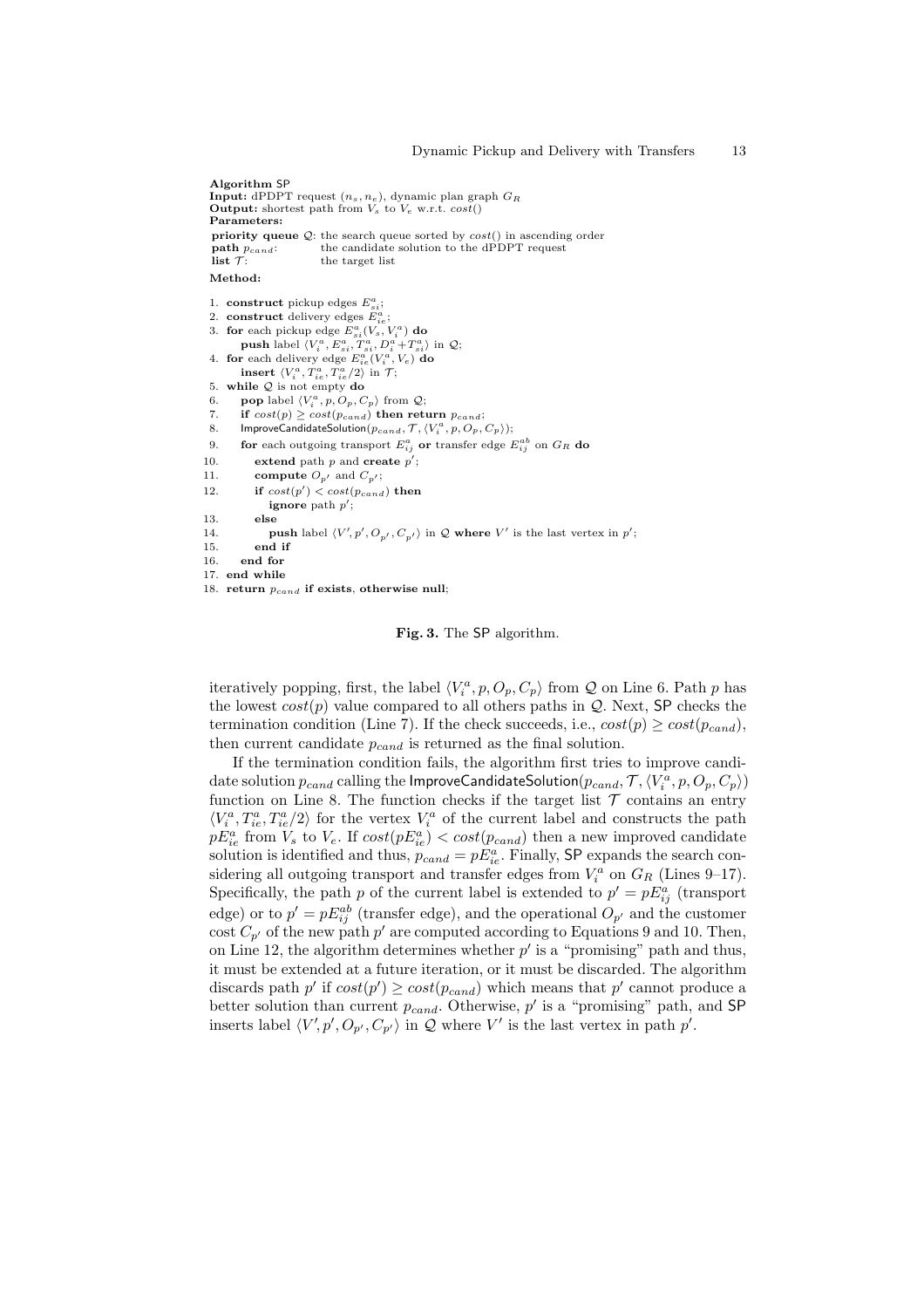Example 2. We illustrate the SP algorithm using Figure 2. To carry out the search we make the following assumptions, similar to Example 1. The detour cost is equal to T for all edges. For the paths  $p'_1(V_s, V_1^a, V_3^a)$  and  $p'_2(V_s, V_2^b, V_6^b)$ , i.e., just before the transfer of the package takes place,  $A_4^c < C_{p'_1} < D_4^c$  and  $C_{p'_2} > D_8^c$  hold. Finally, we also assume that  $D_1^a < D_3^a < D_2^b < D_6^b$ .

First, SP initializes the priority queue  $\mathcal{Q} = \{ \langle V_1^a, (V_s, V_1^a), T, D_1^a + T \rangle, \langle V_2^b,$  $(V_s, V_2^b), T, D_2^b+T \rangle$  and constructs the target list  $\mathcal{T} = \{ \langle V_9^c, T, T/2 \rangle \}$ . Note that the leftmost label in  $Q$  always contains the path with the lowest  $cost()$  value. At the first iteration, the algorithm pops label  $\langle V_1^a, (V_s, V_1^a), T, D_1^a + T \rangle$ , considers transport edge  $E_{13}^a$ , and pushes  $\langle V_3^a, p'_1(V_s, V_1^a, V_3^a), T, D_3^a+T \rangle$  to  $\mathcal{Q}$ . Next, at the second iteration, SP pops label  $\langle V_3^a, p'_1(V_s, V_1^a, V_3^a), T, D_3^a+T \rangle$  from  $\mathcal{Q}$ , considers the transfer edge  $E_{34}^{ac}$ , and pushes  $\langle V_4^c, p''_1(V_s, V_1^a, V_3^a, V_4^c), 3 \cdot T, D_4^c + T \rangle$  to  $\mathcal{Q}$ (remember  $A_4^c < C_{p'_1} < D_4^c$ ). The next two iterations are similar, and thus, after the fourth iteration we have:

$$
Q = \{ \langle V_4^c, p''_1(V_s, V_1^a, V_3^a, V_4^c), 3 \cdot T, D_4^c + T \rangle, \text{ and } p_{cand} = \textbf{null} \\ \langle V_8^c, p''_2(V_s, V_2^b, V_6^b, V_8^c), 3 \cdot T + C_{p'_2} - D_8^c, C_{p'_2} + T \rangle \}
$$

Now, at the next two iterations,  $\textsf{SP}$  expands path  $p''_1$  considering transport edges  $E_{48}^c$  and  $E_{89}^c$  as  $O_{p''_1} < O_{p''_2}$ . Therefore, at the seventh iteration, the algorithm pops label  $\langle V_9^c, (V_s, V_1^a, V_3^a, V_4^c, V_8^c, V_9^c), 3 \cdot T, D_9^c + T \rangle$  from  $\mathcal{Q}$ . Since the target list  $\mathcal T$  contains an entry for vertex  $V^c_9$ , SP identifies candidate solution  $p_{cand}$  $p_1(V_s, V_1^a, V_3^a, V_4^c, V_8^c, V_9^c, V_e)$  with  $O_{p_1} = 4 \cdot T$  and  $C_{p_1} = D_9^c + \frac{3 \cdot T}{2}$ . Finally,  $p_1(s, v_1, v_3, v_4, v_8, v_9, v_e)$  with  $\mathcal{O}_{p_1} = 4 \cdot 1$  and  $\mathcal{O}_{p_1} = \mathcal{O}_9 + \frac{1}{2}$ . Finally, assuming without loss of generality that  $D_6^b > D_8^c$  also holds and therefore,  $C_{p'_2} - D_8^c = D_6^b + T - D_8^c > T$ , at the eighth iteration, the algorithm pops  $\langle V_8^c, p''_2(V_s, V_2^b, V_6^b, V_8^c), 3 \cdot T + C_{p'_2} - D_8^c, C_{p'_2} + T \rangle$  and terminates the search because  $O_{p''_2} = 3 \cdot T + C_{p'_2} - D_8^c > 4 \cdot T = O_{p_1}$  and thus,  $cost(p''_2) > cost(p_1)$ . The solution to the dPDPT request  $(n_s, n_e)$  is  $p_1(V_s, V_1^a, V_3^a, V_4^c, V_8^c, V_9^c, V_e)$ .

# 5 Experimental Evaluation

In this section, we present an experimental study of our methodology for solving dynamic Pickup and Delivery Problem with Transfers (dPDPT). We compare SP against HT, a method inspired by [15, 24] that combines an insertion heuristic with tabu search. All methods are written in  $C++$  and compiled with gcc. The evaluation is carried out on a 3Ghz Core 2 Duo CPU with 4GB RAM running Debian Linux.

#### 5.1 The HT Method

Satisfying dPDPT requests with HT involves two phases. In the first phase, for every new dPDPT request, the method employs the cheapest insertion heuristic to include the pickup  $n_s$  and the delivery location  $n_e$  in a vehicle route. The idea is the following. HT examines every vehicle route  $r_a$  and for each pair of consecutive locations  $n_i$  and  $n_{i+1}$  in  $r_a$  (forming an insertion "slot"), it computes the detour cost  $DS = dist(n_i, n_s) + dist(n_s, n_{i+1}) - dist(n_i, n_{i+1})$  for inserting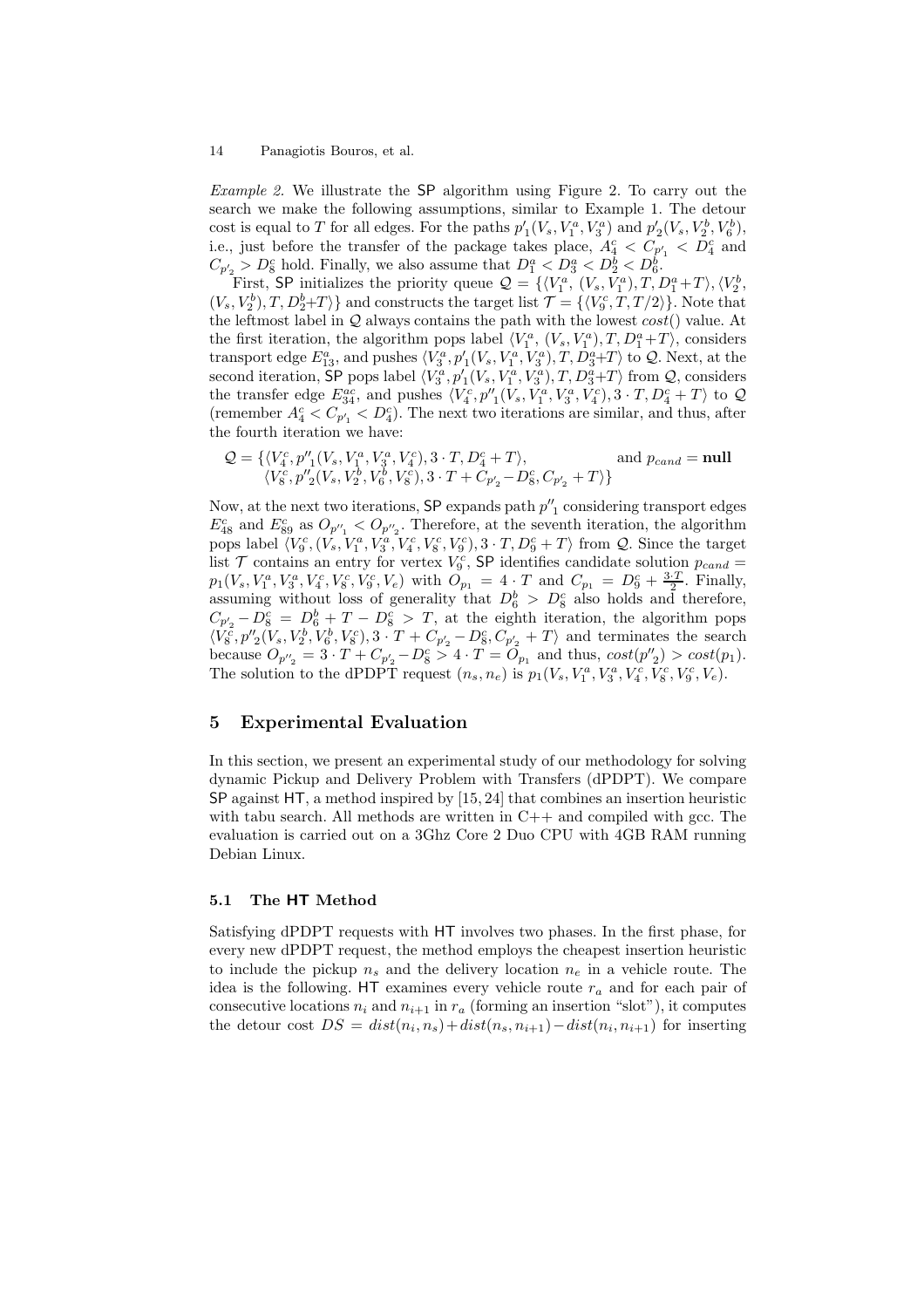pickup  $n_s$  (resp. delivery  $n_e$ ) in between  $n_i$  and  $n_{i+1}$ . The detour cost DS signifies the extra time vehicle  $r_a$  must spend and therefore, it increases the total operational cost. Then,  $HT$  selects the best overall insertion, i.e., the route  $r_a$ and the "slots", such that the combined detour cost for inserting both pickup  $n_s$  and delivery location  $n_e$  is minimized.

The second phase of HT takes place periodically after k requests are satisfied with the cheapest insertion. It involves a tabu search procedure that reduces the total operating cost. At each iteration, the tabu search considers every satisfied request and calculates what would be the change (increase or decrease) in the total operational cost removing the request from its current vehicle route  $r_a$  and inserting it to another  $r_b$ . Then, the tabu search selects the request with the best combination of removal and insertion, and performs these actions. Finally, the selected combination is characterized as tabu and cannot be executed for a number of future iterations.

### 5.2 Experiments

To conduct our experiments, we consider the road networks of two cities; Oldernburg  $(OL)$  with 6,105 spatial locations (Figure 4), and Athens (ATH) with 22,601 locations (Figure 5). First, we generate random pickup and delivery requests at each network and exploit the HT method to construct collections of vehicle routes varying either the number of routes  $|R|$ , from 100 to 1000, or the number of requests  $|Reqs|$  involved, from 200 to 2000. Then, for each of these route collections, we generate 500 random dPDPT requests and employ the SP and the HT method to satisfy them. For HT, we introduce three variations HT1, HT3 and HT5 such that the tabu search is invoked once (after 500 requests are satisfied), three times (after 170) and five times (after 100), respectively. In addition, each time the tabu search is invoked, it performs 10 iterations. For each method, we measure (1) the increase in the total operational cost of the vehicles after all 500 requests are satisfied (sub-figures (a) and (c)) and (2) the total time needed to satisfy the requests. Finally, note that we store both the road network and the vehicle routes on disk and that, we consider a main-memory cache mechanism capable of retaining 10% of the total space occupied on disk.

Examining Figures 4 and 5 we make the following observations. The SP method requires significantly less time to satisfy the 500 ad-hoc dPDPT requests, for all the values of the  $|Reqs|$  and  $|R|$  parameters, and for both the underlying road networks. In fact, when varying  $|R|$ , SP is always one order of magnitude faster than all three HT variants. In contrast, SP results in slightly increased total operational cost compared to HT, in most of the cases, and especially for large road networks as ATH. However, this advantage of HT comes with a unavoidable trade-off between the increase of the total operational cost and the time needed to satisfy the ad-hoc dPDPT requests. The more often HT employs the tabu search, the lower the increase of the total operational cost of the vehicles is. But, on the other hand, since each iteration of the tabu search needs to examine every route and identify the best reassignment for all the existing requests, the total time of HT5 is higher than the time of HT3 and HT1.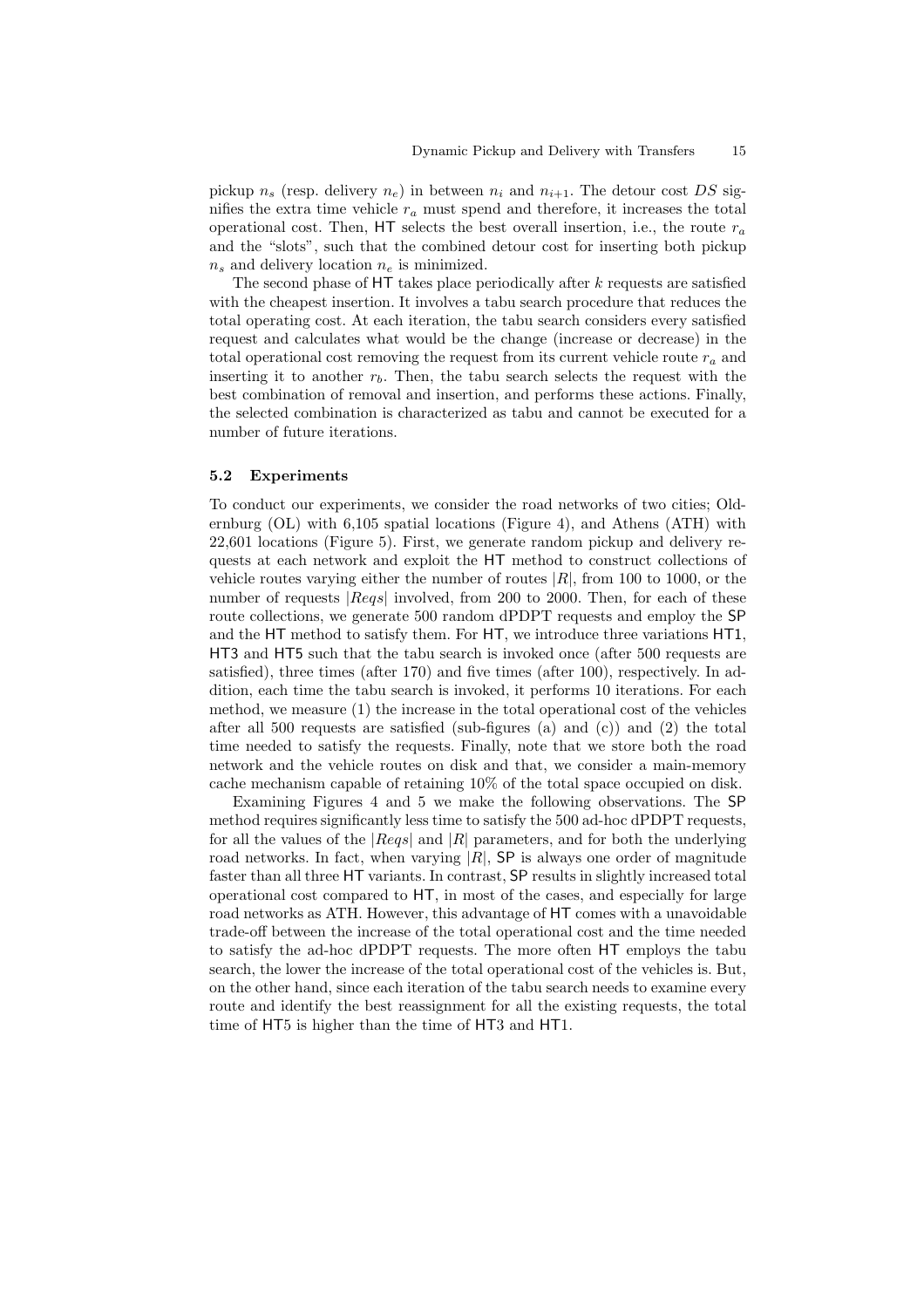

Fig. 4. City of Oldenburg (OL) Road Network.



Fig. 5. City of Athens (ATH) Road Network.

Finally, we notice that as the number of pickup and delivery requests  $|Reg|$ involved in the initial static plan increases, satisfying the 500 ad-hoc dPDPT requests, either with HT or SP, results in a lower increase of the total operational cost but the total time needed to satisfy these requests increases. Notice that this is true regardless of the size of the underlying road network. As  $|Regs|$  increases and while  $|R|$  remains fixed, the vehicle routes contain more spatial locations. This provides more insertion "slots" and enables both HT and SP to include the pickup and the delivery location of a dPDPT request with a lower cost. On the other hand, HT slows down since it has to examine the reassignment of more requests during the tabu search, and SP needs more time because the dynamic plan graph is larger. Similar observations can be made in case of varying the number of routes  $|R|$ .

# 6 Conclusions

This work studies the dynamic Pickup and Delivery Problem with Transfers (dPDPT). This is the first work addressing the dynamic flavor of the problem. We propose a methodology that formulates dPDPT as a graph problem and identifies the solution to a request as the shortest path from a node representing the pickup location to that of the delivery location. Our experimental analysis shows that our method is able to find dPDPT solutions significantly faster than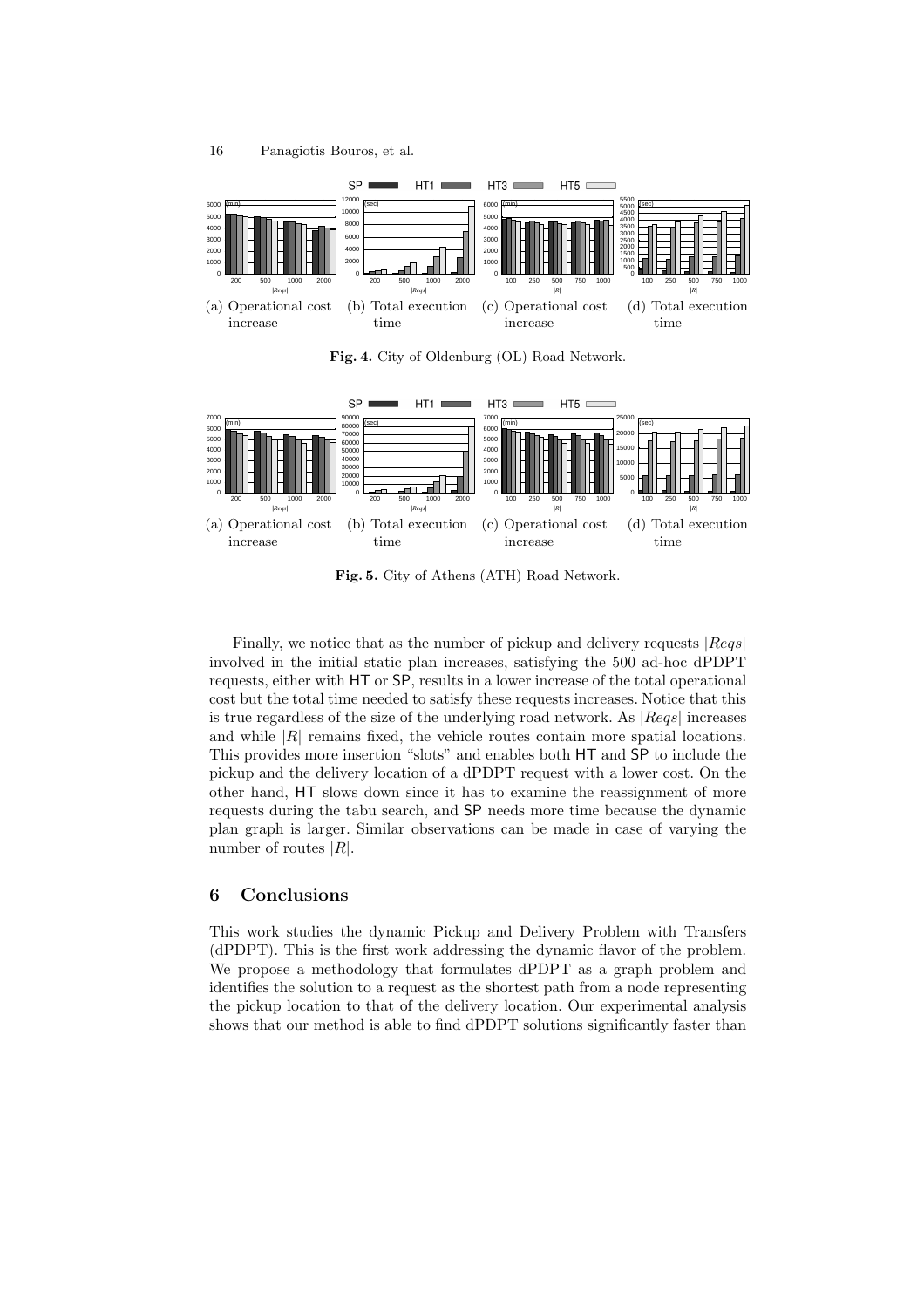a conventional two-phase local search algorithm, while the cost of the solution is only marginally increased.

# References

- 1. R. Agrawal and H. V. Jagadish. Materialization and incremental update of path information. In *ICDE*, pages 374–383, 1989.
- 2. R. Bent and P. V. Hentenryck. A two-stage hybrid algorithm for pickup and delivery vehicle routing problems with time windows. *Computers and Operations Research*, 33(4):875–893, 2006.
- 3. G. Berbeglia, J.-F. Cordeau, I. Gribkovskaia, and G. Laporte. Static pickup and delivery problems: a classification scheme and survey. *TOP*, 15:1–31, 2007.
- 4. G. Berbeglia, J.-F. Cordeau, and G. Laporte. Dynamic pickup and delivery problems. *European Journal of Operational Research*, 202(1):8–15, 2010.
- 5. R. L. Carraway, T. L. Morin, and H. Moskowitz. Generalized dynamic programming for multicriteria optimization. *European Journal of Operational Research*, 44(1):95–104, January 1990.
- 6. J. Cheng and J. X. Yu. On-line exact shortest distance query processing. In *EDBT*, pages 481–492, 2009.
- 7. E. Cohen, E. Halperin, H. Kaplan, and U. Zwick. Reachability and distance queries via 2-hop labels. In *SODA*, pages 937–946, 2002.
- 8. K. L. Cooke and E. Halsey. The shortest route through a network with timedependent internodal transit times. *Journal of Mathematical Analysis and Applications*, 14(3):493–498, 1966.
- 9. J.-F. Cordeau. A branch-and-cut algorithm for the dial-a-ride problem. *Operations Research*, 54(3):573–586, 2006.
- 10. J.-F. Cordeau, G. Laporte, and S. Ropke. *Vehicle Routing: Latest Advances and Challenges*, chapter Recent Models and Algorithms for One-to-One Pickup and Delivery Problems, pages 327–357. Kluwer, 2008.
- 11. C. E. Cortés, M. Matamala, and C. Contardo. The pickup and delivery problem with transfers: Formulation and a branch-and-cut solution method. *European Journal of Operational Research*, 200(3):711–724, 2010.
- 12. B. Ding, J. X. Yu, and L. Qin. Finding time-dependent shortest paths over large graphs. In *EDBT*, pages 205–216, 2008.
- 13. S. E. Dreyfus. An appraisal of some shortest-path algorithms. *Operations Research*, 17(3), 1969.
- 14. Y. Dumas, J. Desrosiers, and F. Soumis. The pickup and delivery problem with time windows. *European Journal of Operational Research*, 54(1):7–22, September 1991.
- 15. M. Gendreau, F. Guertin, J.-Y. Potvin, and R. Séguin. Neighbourhood search heuristics for a dynamic vehicle dispatching problem with pick-ups and deliveries. *Transportation Research Part C: Emerging Technologies*, 14(3):157 – 174, 2006.
- 16. A. V. Goldberg and C. Harrelson. Computing the shortest path: A search meets graph theory. In *SODA'05: Proceedings of the sixteenth annual ACM-SIAM symposium on Discrete algorithms*, pages 156–165, 2005.
- 17. A. V. Goldberg, H. Kaplan, and R. F. Werneck. Reach for A\*: Efficient point-topoint shortest path algorithms. In *Proc. of the 8th WS on Algorithm Engineering and Experiments (ALENEX). SIAM, Philadelphia*, pages 129–143, 2006.